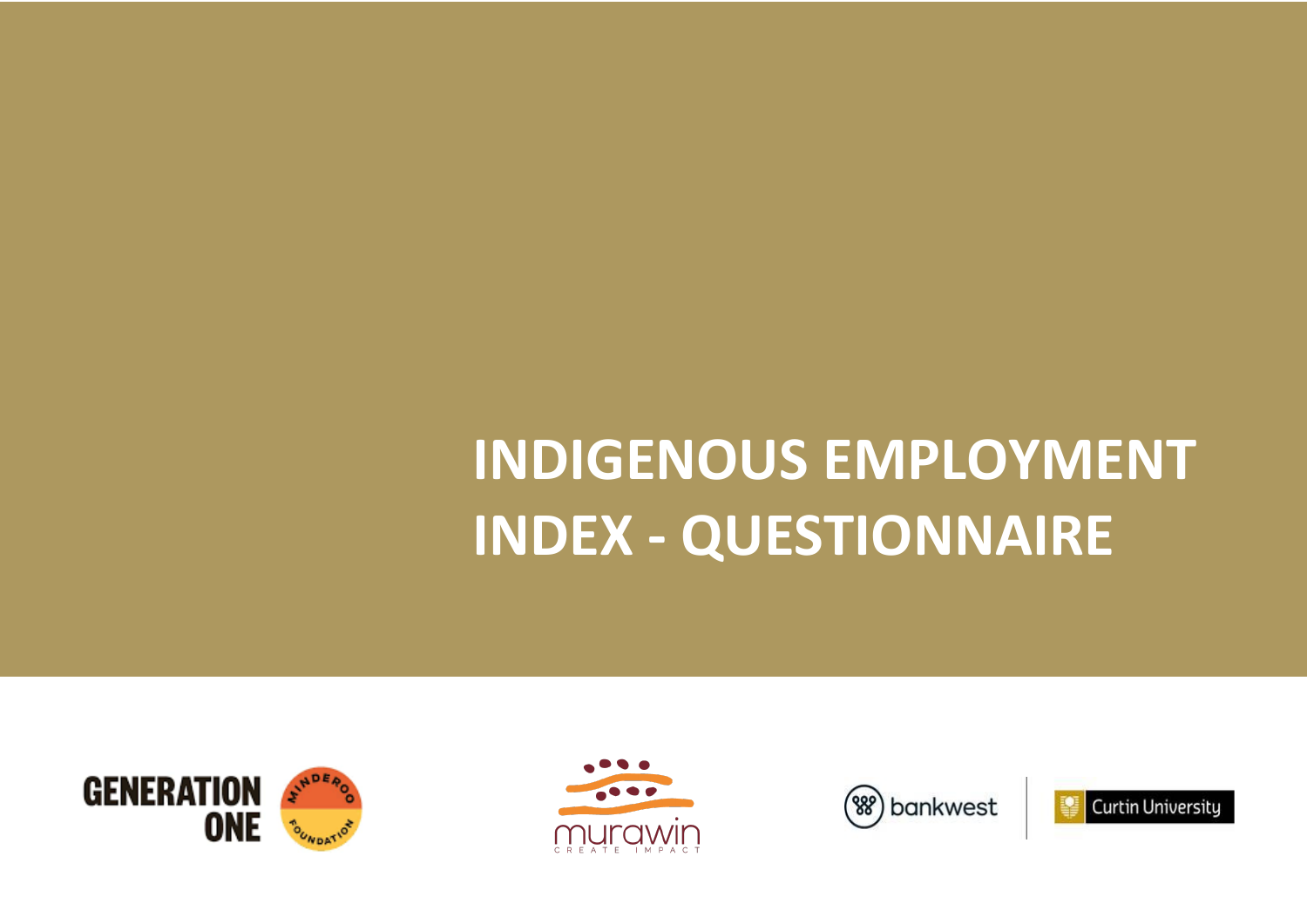### **Acknowledgement of Country**

We would like to Acknowledge Country and the Traditional Owners of the various lands that we live and work on. We pay our respect to Elders past and present and we commit to being grounded in inclusiveness and cultural respect.

#### **Use of term Indigenous**

We have chosen to use the term Indigenous to refer to Aboriginal and Torres Strait Islander people to reflect the national scale of this research. We respect and acknowledge the diversity of communities, identities, and clan groups for all Indigenous people of Australia. While we recognise Indigenous peoples have different preferences regarding the use of terms Indigenous and Aboriginal and Torres Strait Islander, and that many may prefer to be known by their specific group name or Country, as Traditional Owner's, or First Nation's People, the terminology used in this project reflects a considered and deliberate approach. We have developed a research process that values Indigenous ways of knowing and being and is built on self-determination. We hope that you are comfortable with our approach to inclusive terminology.

#### **Indigenous Employment Index**

While there has been progress over recent decades when it comes to increasing Indigenous employment, a significant gap remains. An ongoing challenge to achieving parity is the lack of data and limited reporting on Indigenous employment. Without data, we cannot make informed decisions to close the employment gap. We are seeking to solve part of this challenge through the Indigenous Employment Index. Minderoo Foundation – Generation One, Murawin and the Bankwest Curtin Economics Centre (BCEC) are working together to develop this important index.

Generation One is an initiative of Andrew and Nicola Forrest's Minderoo Foundation, committed to creating parity with and for Indigenous Australians within one generation. Generation One supports employment outcomes through partnerships that focus on training, education, and social policy reform.

Murawin is a national, Indigenous-owned consulting agency with specialty work streams across evaluation and research, strategy and policy, facilitation, and place-based engagement. Murawin is led by Carol Vale, a Dunghutti woman, and brings together a team of skilled social researchers to undertake all consultations with Aboriginal and Torres Strait Islander participants for this project.

The BCEC is an independent economic and social research organisation located within the Curtin Business School at Curtin University. The Centre was established in 2012 through the generous support of Bankwest (a division of the Commonwealth Bank of Australia), with a core mission to undertake high quality, objective research on the key economic and social issues of relevance to Western Australia.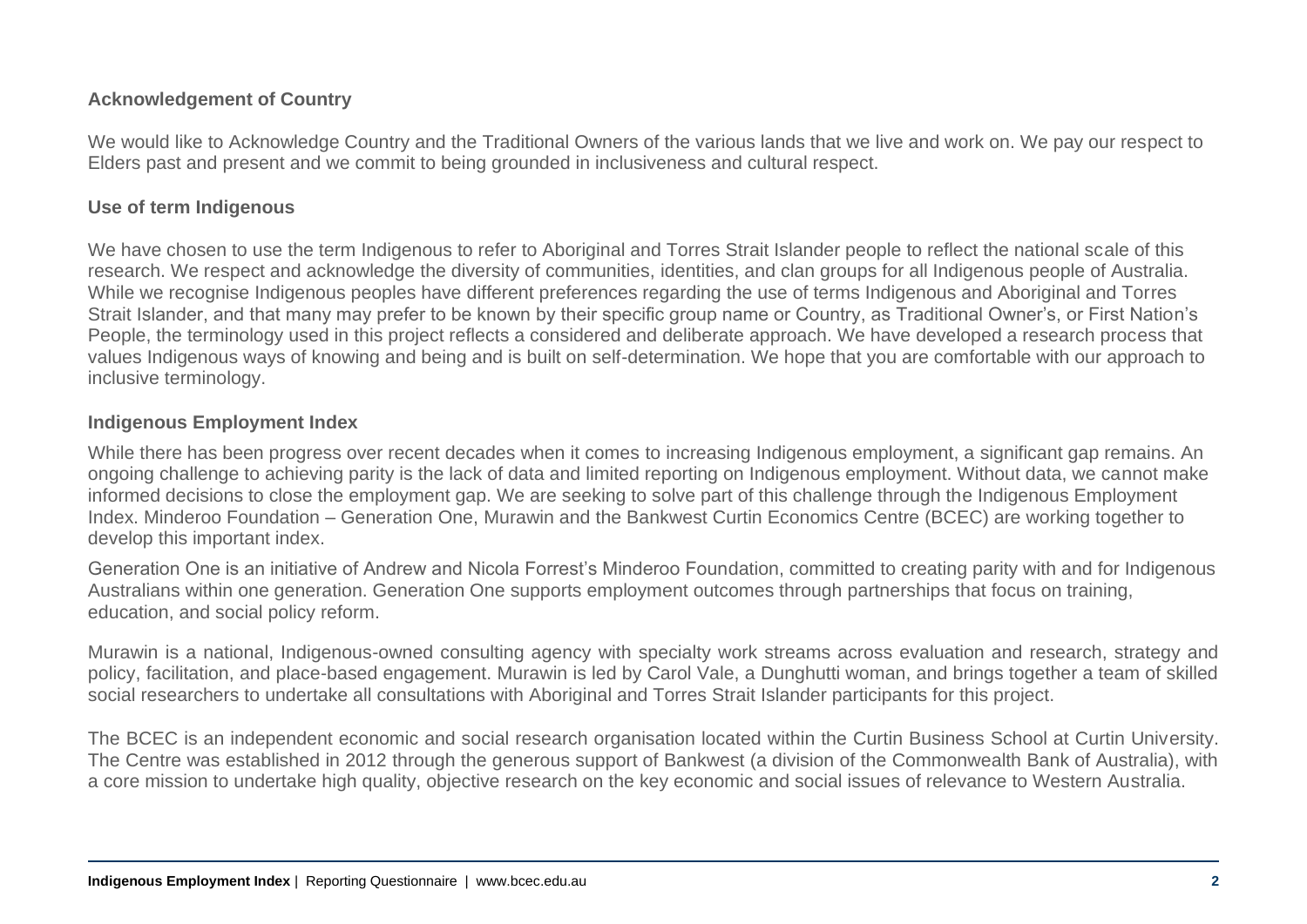As part of the methodology for the Indigenous Employment Index we will collect and analyse quantitative and qualitative data, the purpose of this survey is to collect the quantitative data. The survey consists of five domains each of which capture different key themes:

*Domain 1: Commitment, governance, and reporting Domain 2: Workplace culture and leadership Domain 3: Attraction and recruitment Domain 4: Engagement, retention, and development Domain 5: Indigenous community engagement*

#### **Tips on taking the online surveys:**

- ✓ *You must complete all questions.*
- ✓ *You can resume the questionnaire where you stopped by using the same computer and browser when opening the survey.*
- ✓ *You must complete and submit by clicking the arrow icon at the bottom right below the final question.*
- ✓ *You cannot edit responses after submission.*
- ✓ *Words in blue contain definitions which can be seen by hovering the cursor over them.*
- ✓ *For Test & Learn Employers, please clear the browser's cache & cookies if you want to open the latest surveys.*

If you have any questions regarding the questionnaire or need assistance, please feel free to contact: Jaslin Kalsi [\(Jaslin.Kalsi@curtin.edu.au\)](mailto:Jaslin.Kalsi@curtin.edu.au) or Lili Loan Vu [\(lili.loanvu@curtin.edu.au\)](mailto:lili.loanvu@curtin.edu.au) Phone: +61 8 9266 4964

#### **Consent**

The information collected within the questionnaire is confidential. Your company name will be removed, and only aggregate results will be reported. A copy of your responses will be kept secure in a password protected file accessible only to members of the research team. This will be kept for up to 7 years after the project is finished. The information you provide will only be used for this project about employment parity, and for publications and presentations related to this project. It will not be used for any other reason without your permission. By participating in this study, you are agreeing to provide the most honest answers you can. You are required to complete the questionnaire before your session expires on 29th October 2021. By selecting "I agree", you are consenting to the conditions described above.

□ I agree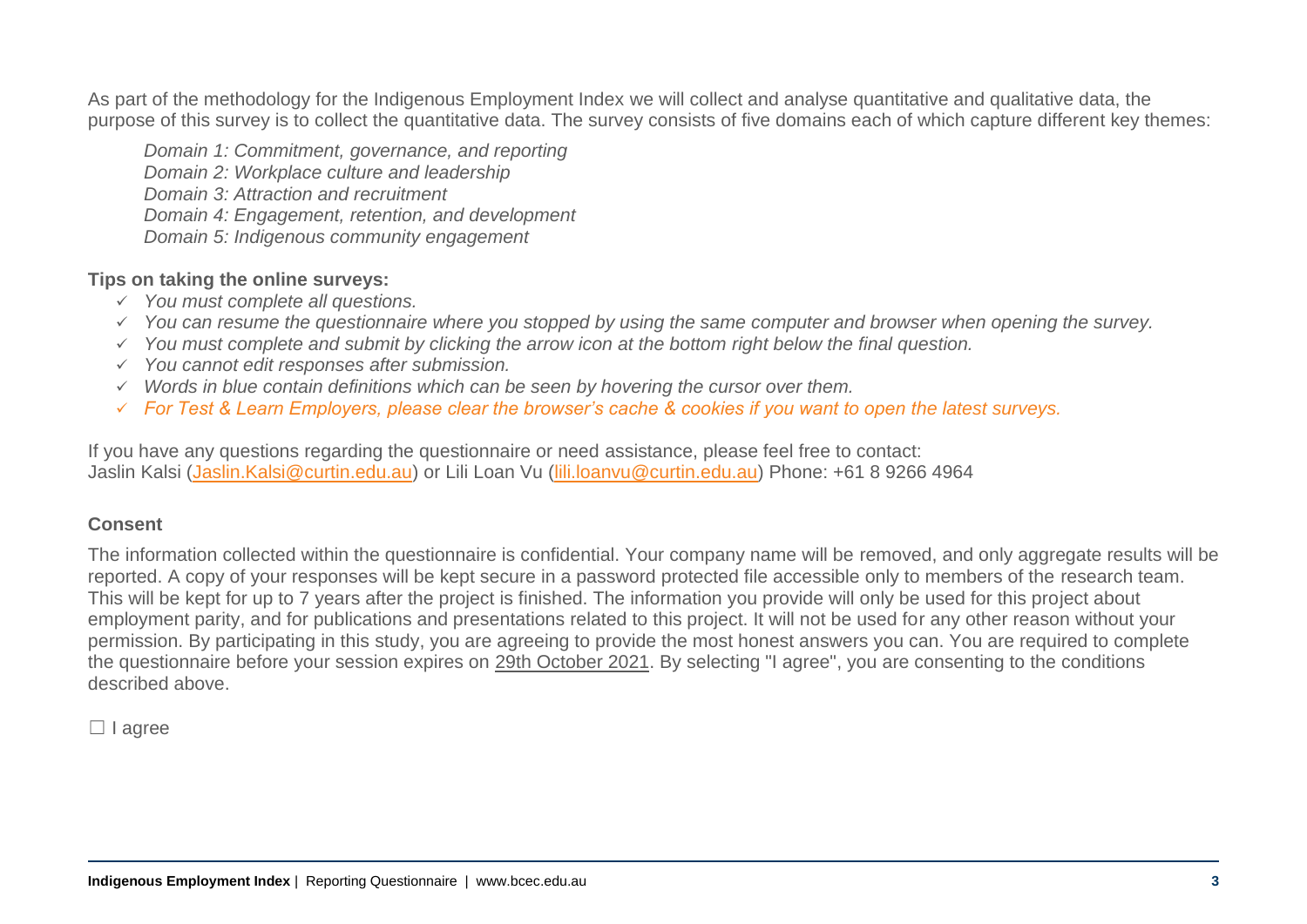#### **What is the name of your organisation?**

#### **What is the total number of your Australian-based employees?**

*Based on the total number of employees – not including contractors/labour hire, school-based trainees or university interns.*

#### **In which Australian States/Territories are your employees based?**

| <b>ACT</b> | N | <b>NSW</b> | ™ QLL | <b>SA</b> | ΆS | <b>VIC</b> | WA |
|------------|---|------------|-------|-----------|----|------------|----|
|            |   |            |       |           |    |            |    |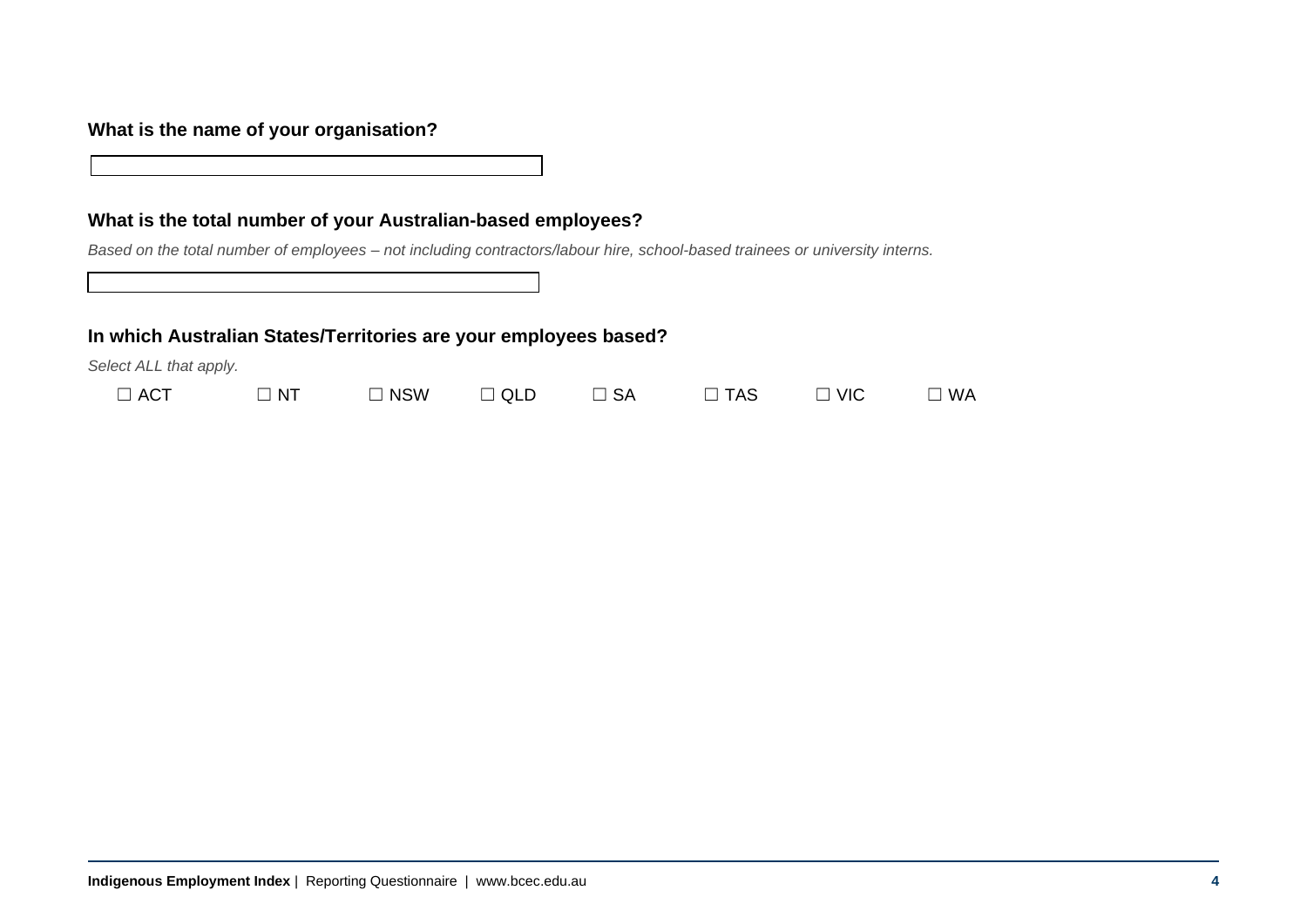# **Domain 1: Commitment, Governance and Reporting**

**What is the name of the respondent?** 

**What is the title of the respondent?** 

**What is the email address of the respondent?** 

# **Sub-domain: Policies and strategies**

### **Indicator name: Diversity and Inclusion Strategy**

#### **1. Does your organisation have a Diversity & Inclusion strategy?**

*Diversity refers to the mix of people in an organisation. Inclusion refers to getting the mix of people in an organisation to work together to improve performance and wellbeing. Inclusion in a workplace is achieved when a diversity of people (e.g., ages, cultural backgrounds, genders, perspectives) feel that they are respected, connected, contributing their perspectives and talents to the workplace and progressing in their career at work (i.e. have equal access to opportunities and resources).*

*A strategy is a plan of action designed to achieve one or more of an organisation's objectives. Strategies fill the gap between "where we are" and "where we want to* be", that is, "how are we going to get there?" They relate to how an organisation allocates and uses materials and human resources and require an executive *decision.* 

*Select one option.*

- ☐ **A) Yes, externally and internally published**
- ☐ **B) Yes, internally published only**
- ☐ **C) No, under development**
- ☐ **D) No**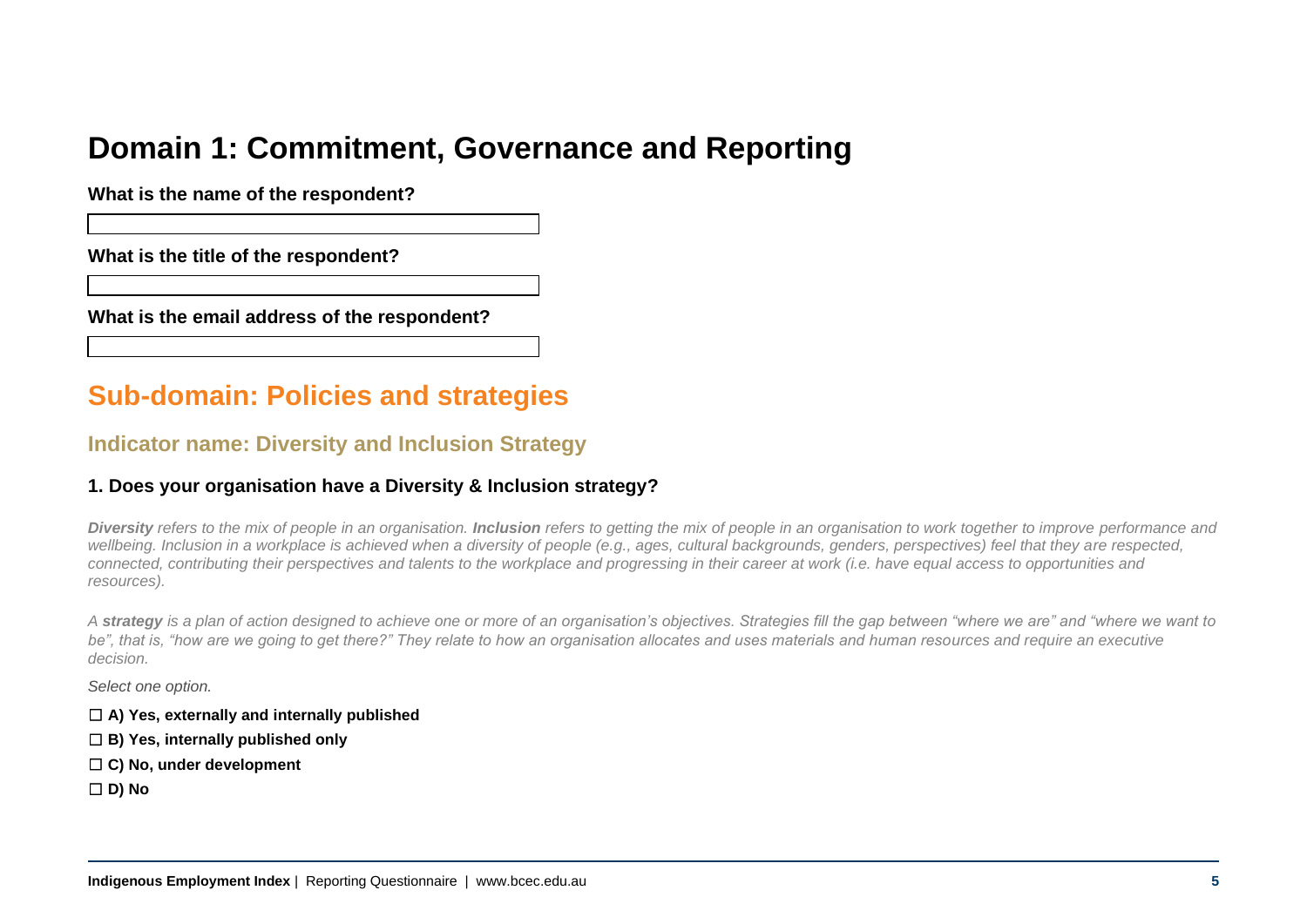#### **1.1. If you select A or B in Question 1, does your Diversity & Inclusion strategy include Indigenous employment as a key strategic priority?**

*Select one option.*

☐ **A) Yes** ☐ **B) No**

# **Indicator name: Diversity and Inclusion Policy**

#### **2. Does your organisation have a current Diversity and Inclusion policy?**

Policies are the guidelines, rules and procedures developed by an organisation to govern its actions (often in recurring situations). They define the limits (do's and *don'ts) within which decisions must be made. They are widely communicated and available to all staff.* 

*Select one option.*

- ☐ **A) Yes, externally and internally published**
- ☐ **B) Yes, internally published only**
- ☐ **C) No, under development**

☐ **D) No**

# **Indicator name: Indigenous employment strategy or plan embedded into workplace**

#### **3. Does your organisation have an Indigenous employment strategy or plan?**

*Select ALL that apply.*

- ☐ **A) Yes, externally and internally published (e.g. dedicated Indigenous employment strategy)**
- ☐ **B) Yes, internal Indigenous employment strategy or plan only**
- ☐ **C) No, Indigenous employment strategy or plan under development**

☐ **D) No**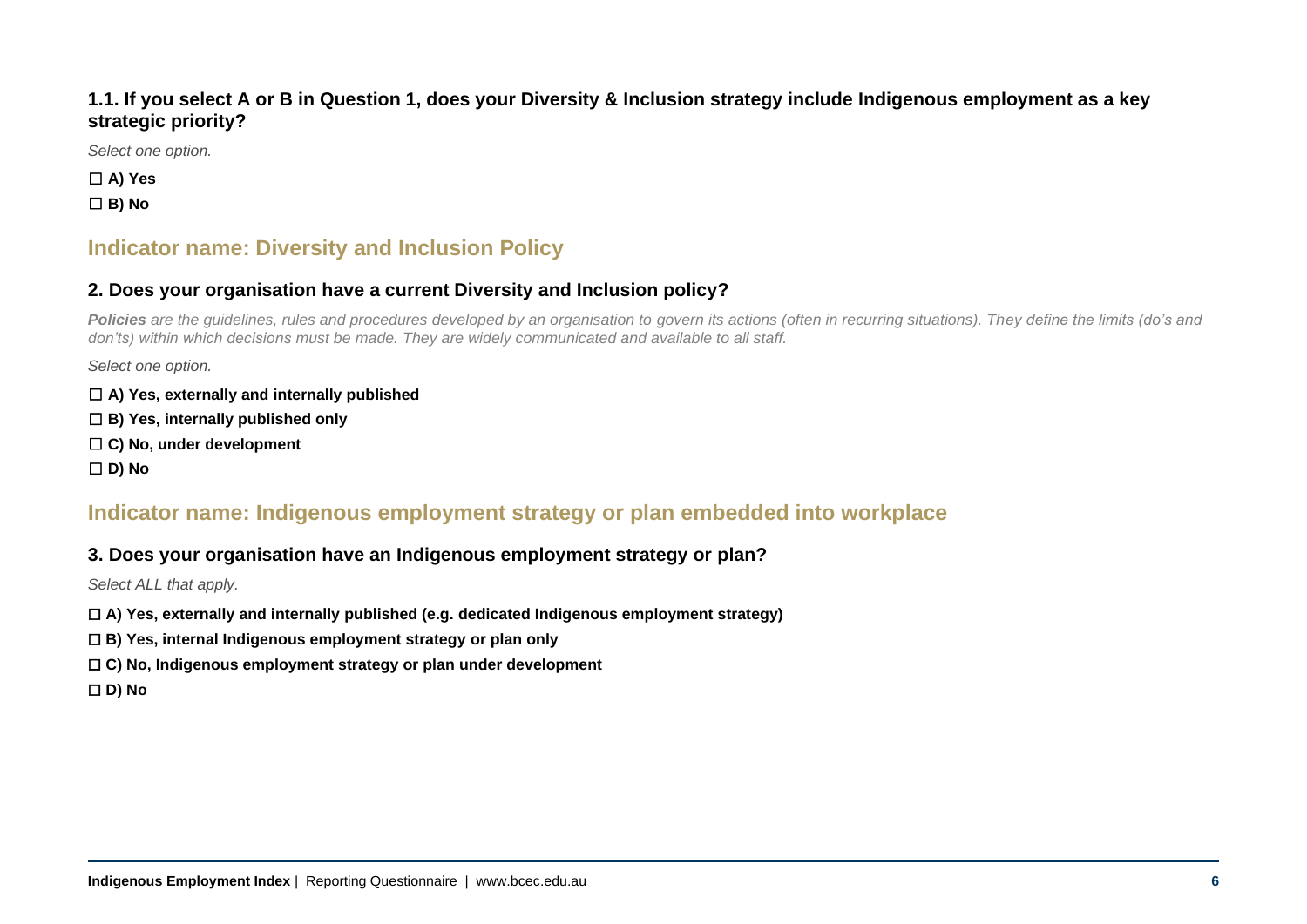#### **3.1. If you select A or B in Question 3, how long has your organisation had an Indigenous employment strategy/plan?**

*Select one option.*

- ☐ **A) Under 12 months**
- ☐ **B) 1-2 years**
- ☐ **C) 3-5 years**
- ☐ **D) 6-9 years**
- ☐ **E) 10+ years**

**3.2. If you select A or B in Question 3, is your Indigenous employment strategy/plan led by an Indigenous employee?**

*Select one option.*

#### ☐ **A) Yes** ☐ **B) No**

#### **3.3. If you select A or B in Question 3, does your organisation have an executive leader sponsor for your Indigenous employment strategy or plan?**

*Definition of organisational hierarchy are CEO > Executive Leadership Team (reports to the CEO) > Senior Leader (General Manager, Head of and above) Select one option.*

- ☐ **A) Yes, CEO or Executive Leader**
- ☐ **B) Yes, Senior Leader who reports to a leader in the Executive Leadership team**
- ☐ **C) Yes, Senior Leader sponsor**
- ☐ **D) No, but currently exploring**
- ☐ **E) No**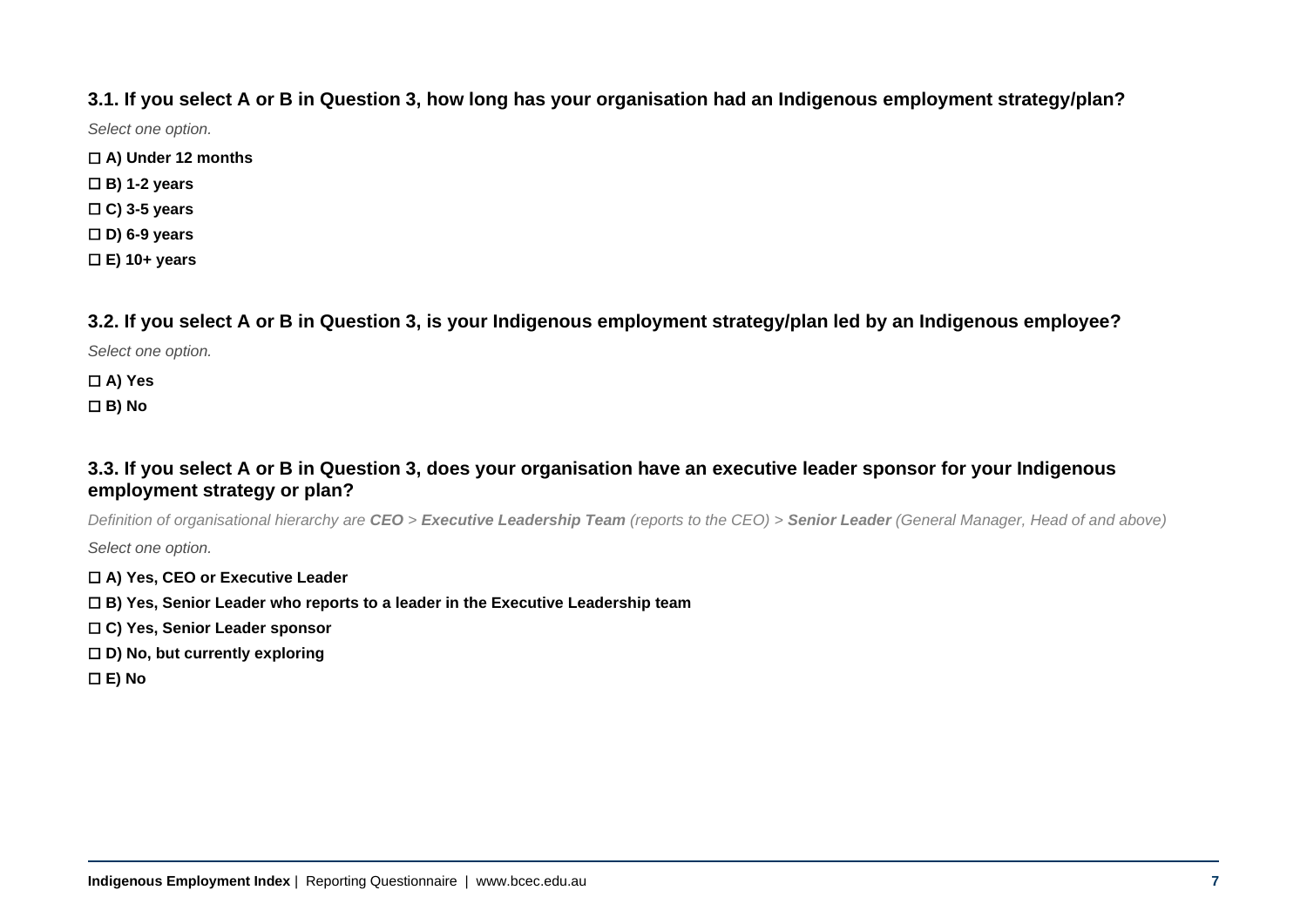#### **4. Does your organisation have a Reconciliation Action Plan (RAP)?**

*Select one option.*

☐ **A) Yes (please specify which level)**

☐ **B) No, under development**

☐ **C) No** 

**Indicator name: Supplier influence – Indigenous employment targets as part of supplier contracts (procurement and supplier diversity policy or targets)**

**5. In tender processes, does your organisation give weight to tendering parties' diversity strategy?**

*Select one option.*

☐ **A) Yes** ☐ **B) No, currently exploring** ☐ **C) No**

**6. In tender processes, does your organisation give weight to tendering parties' Indigenous employment programs?**

*Select one option.*

☐ **A) Yes** ☐ **B) No, currently exploring**

☐ **C) No**

**7. In tender processes, does your organisation give weight to Indigenous-owned businesses?**

*Select one option.*

☐ **A) Yes**

☐ **B) No, currently exploring**

☐ **C) No**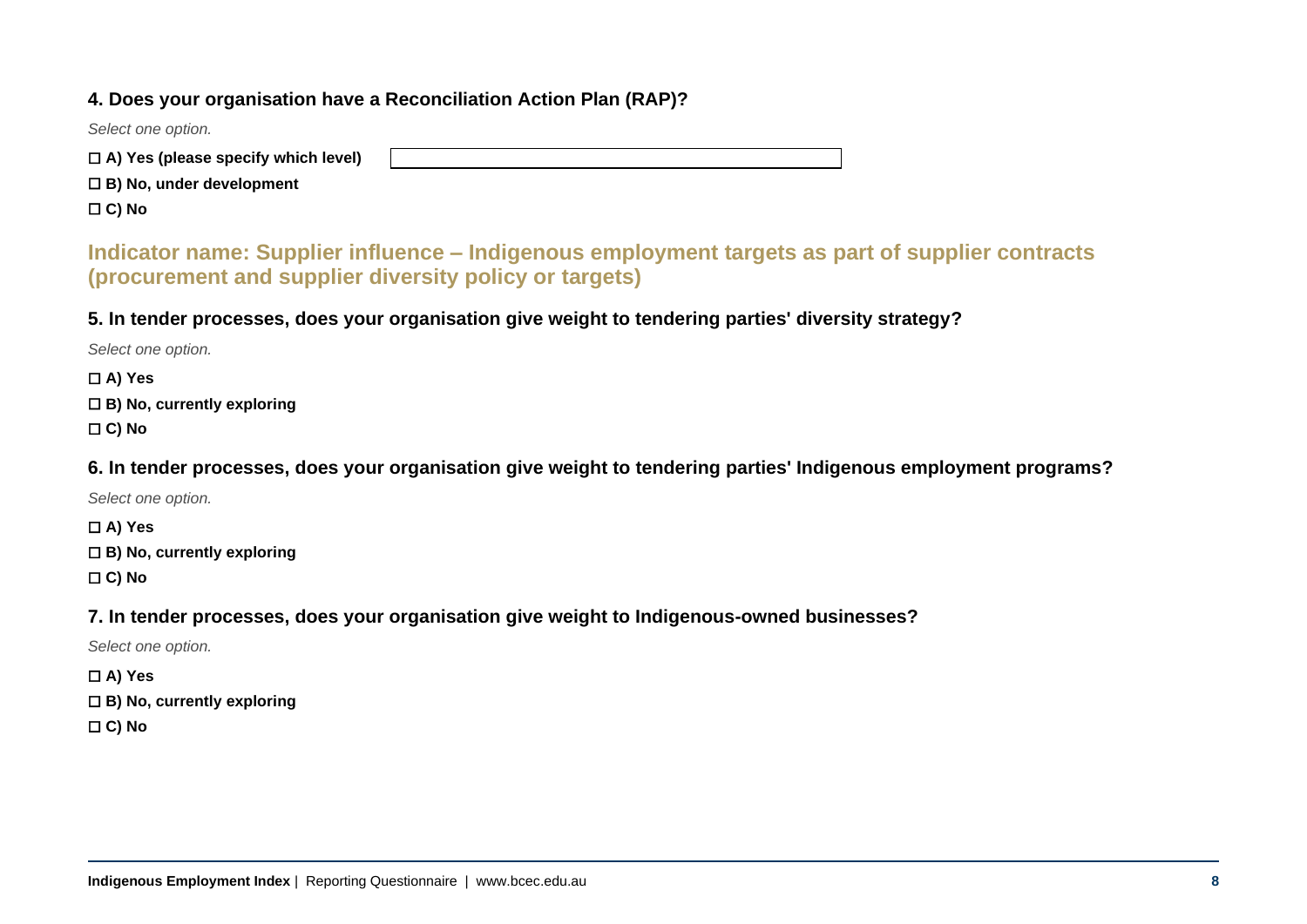# **Indicator name: External funding source for Indigenous employment strategies and activities**

#### **8. Does your organisation receive external funding for Indigenous employment activities?**

| Select ALL that apply.                |  |
|---------------------------------------|--|
| $\Box$ A) Yes, government             |  |
| $\Box$ B) Yes, other (please provide) |  |
| $\Box$ C) No, currently exploring     |  |
| $\Box$ D) No                          |  |

# **Sub-domain: Targets and Accountability**

#### **Indicator name: Indigenous employment targets are set and routinely reported**

#### **9. Does your organisation have Indigenous employment targets?**

A target is an achievable, time-framed goal that an organisation can set to focus its efforts. Targets are different from quotas in that they are set by an organisation *to suit their own results and timeframes. Quotas are set by an external body with the authority to impose them.*

*Select one option.*

- ☐ **A) Yes, externally and internally published**
- ☐ **B) Yes, internally published only**
- ☐ **C) No, under development**
- ☐ **D) No**

#### **10. Does your organisation routinely report on progress towards Indigenous employment targets?**

*Select one option.*

- ☐ **A) Yes, externally and internally published**
- ☐ **B) Yes, internally published only**
- ☐ **C) No, under development**
- ☐ **D) No**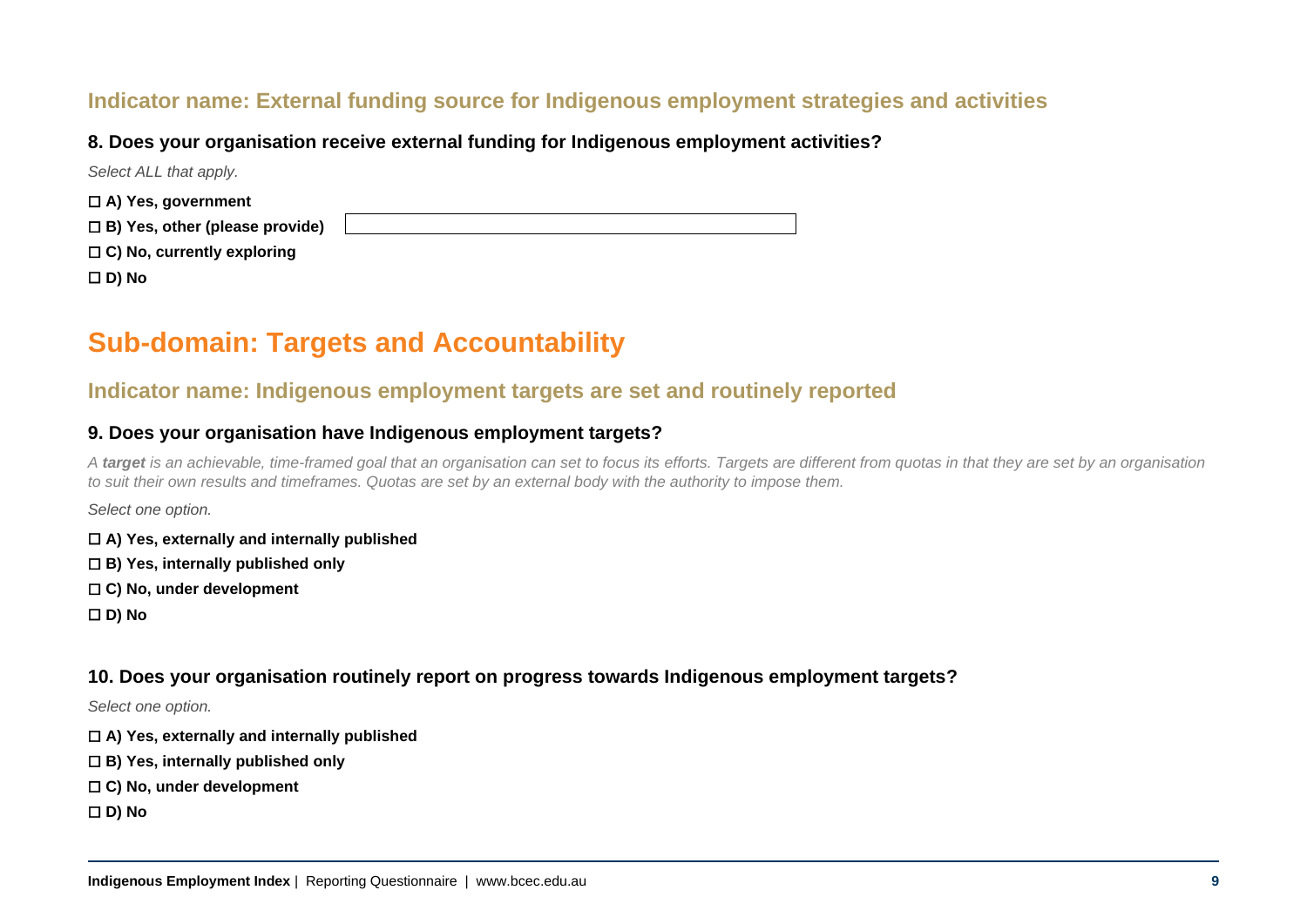# **Indicator name: Indigenous retention data and trends are routinely reported**

#### **11. Is Indigenous employment data regularly reported to your Executive Leadership team?**

*Select one option.*

- ☐ **A) Yes, at least monthly**
- ☐ **B) Yes, at least quarterly**
- ☐ **C) Yes, at least annually**
- ☐ **D) No, currently exploring**
- ☐ **E) No**

#### **12. Is Indigenous employment data regularly reported to your Board?**

*Select one option.*

- ☐ **A) Yes, at least monthly**
- ☐ **B) Yes, at least quarterly**
- ☐ **C) Yes, at least annually**
- ☐ **D) Yes, other**
- ☐ **E) No, currently exploring**
- ☐ **F) No**

### **Indicator name: Indigenous employment KPIs are reviewed and analysed at leadership levels**

#### **13. Do your leaders have key performance indicators (KPIs) for Indigenous employment?**

*Select one option.*

- ☐ **A) Yes – it applies to all leaders at certain levels**
- ☐ **B) Yes – it only applies to leaders in certain roles**
- ☐ **C) No, currently exploring**
- ☐ **D) No**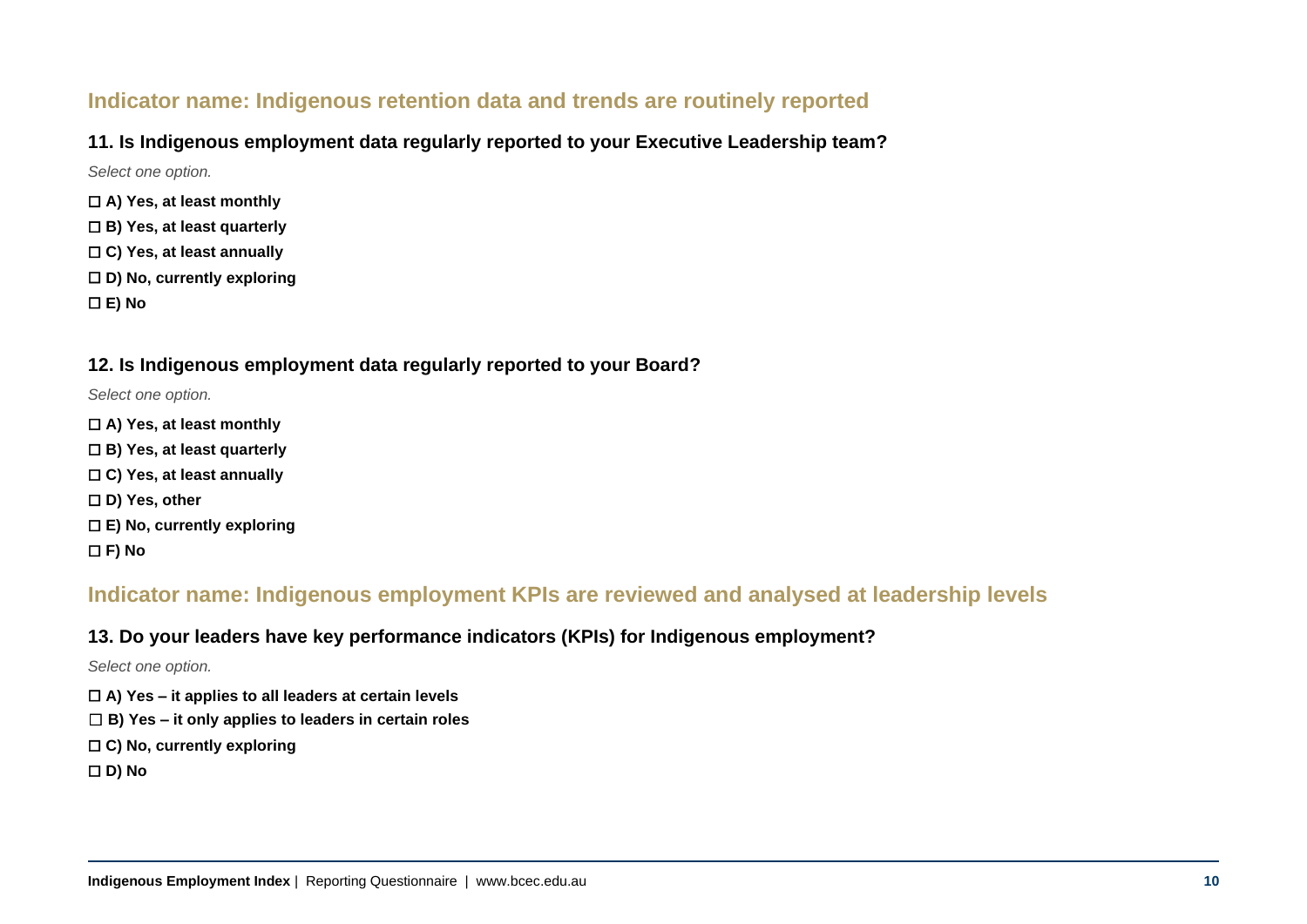# **Indicator name: Leader accountability is included in performance goals and is reviewed regularly in leadership team meetings**

#### **14. How regularly do you review progress against the key performance indicators (KPIs)?**

*Select one option.*

- ☐ **A) Weekly**
- ☐ **B) Monthly**
- ☐ **C) Quarterly**
- ☐ **D) Annually**
- ☐ **E) No, currently exploring**

☐ **F) No**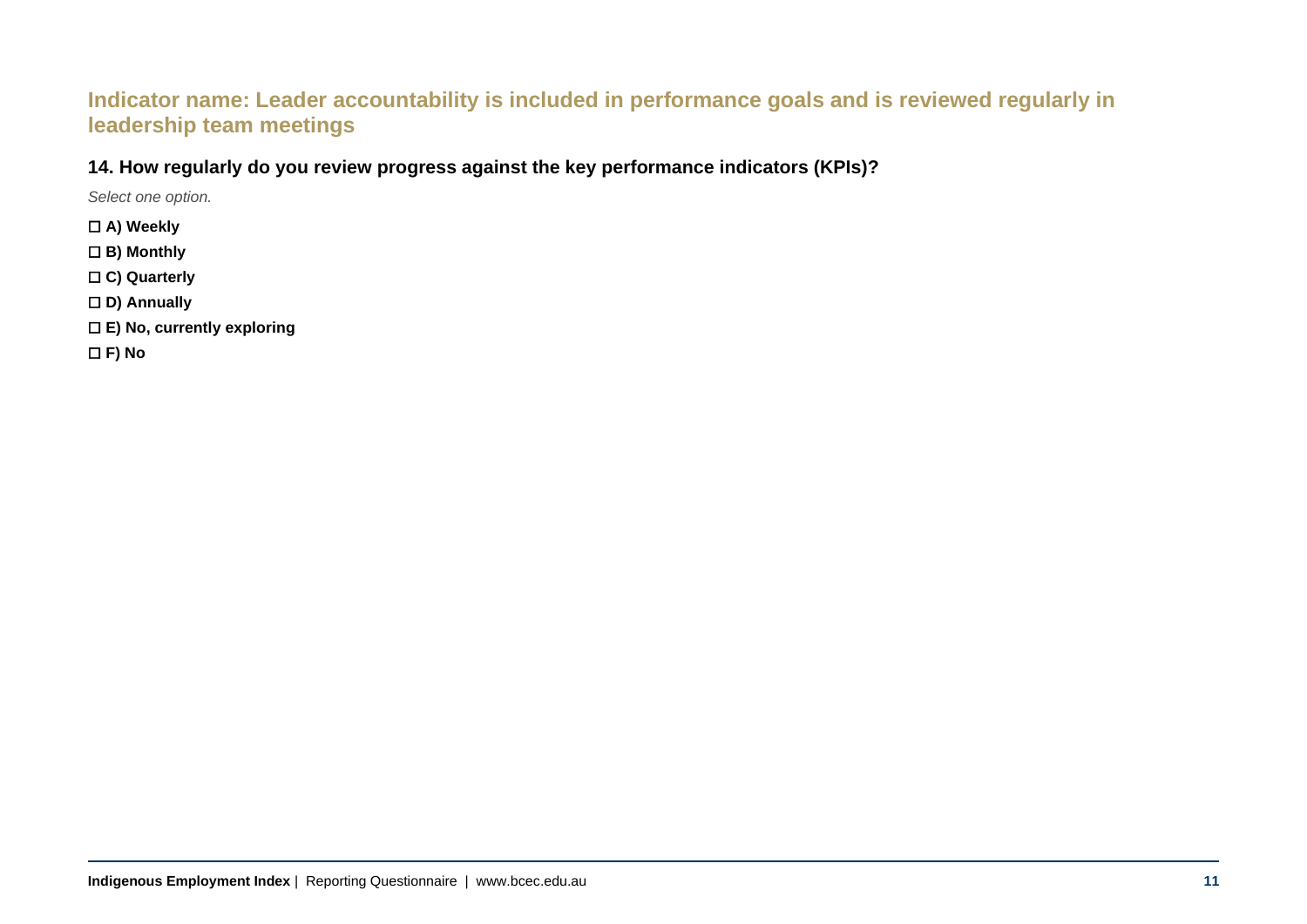# **Domain 2: Workplace Culture and Leadership**

**What is the name of the respondent?** 

**What is the title of the respondent?** 

**What is the email address of the respondent?** 

# **Sub-domain: Indigenous Cultural Awareness and Capability**

# **Indicator name: Indigenous cultural awareness learning provided to all employees**

**1. Has your organisation conducted an Indigenous cultural learning needs analysis or framework for your organisation?**

*Select one option.*

☐ **A) Yes** ☐ **B) No, currently exploring** ☐ **C) No**

#### **2. Does your organisation provide Indigenous cultural learning for your employees?**

*Cultural immersion is actively integrating into an unfamiliar community, interacting with local people, and seeking to understand the way others live in that community by being there and engaging in daily life activities. Examples:*

- *On country or virtual secondments or Executive visits e.g. [Jawun](https://protect-au.mimecast.com/s/bd23C91ZnlFkr7E1C3TeF4?domain=jawun.org.au/) or [Clontarf partnerships](https://protect-au.mimecast.com/s/DsmwC0YZ41fGYPw8CWLHsI?domain=clontarf.org.au/) or direct community partnerships*
- *Community Executives visits e.g. direct community partnerships*
- *Regular and deep connections with a local community e.g. [Clontarf partnerships](https://protect-au.mimecast.com/s/DsmwC0YZ41fGYPw8CWLHsI?domain=clontarf.org.au/) or direct community partnerships*
- *Annual deep connection with a local community e.g. direct community partnerships*

#### Examples of **Online learning**:

• 90mins online learning with self-assessment developed internally or purchased externally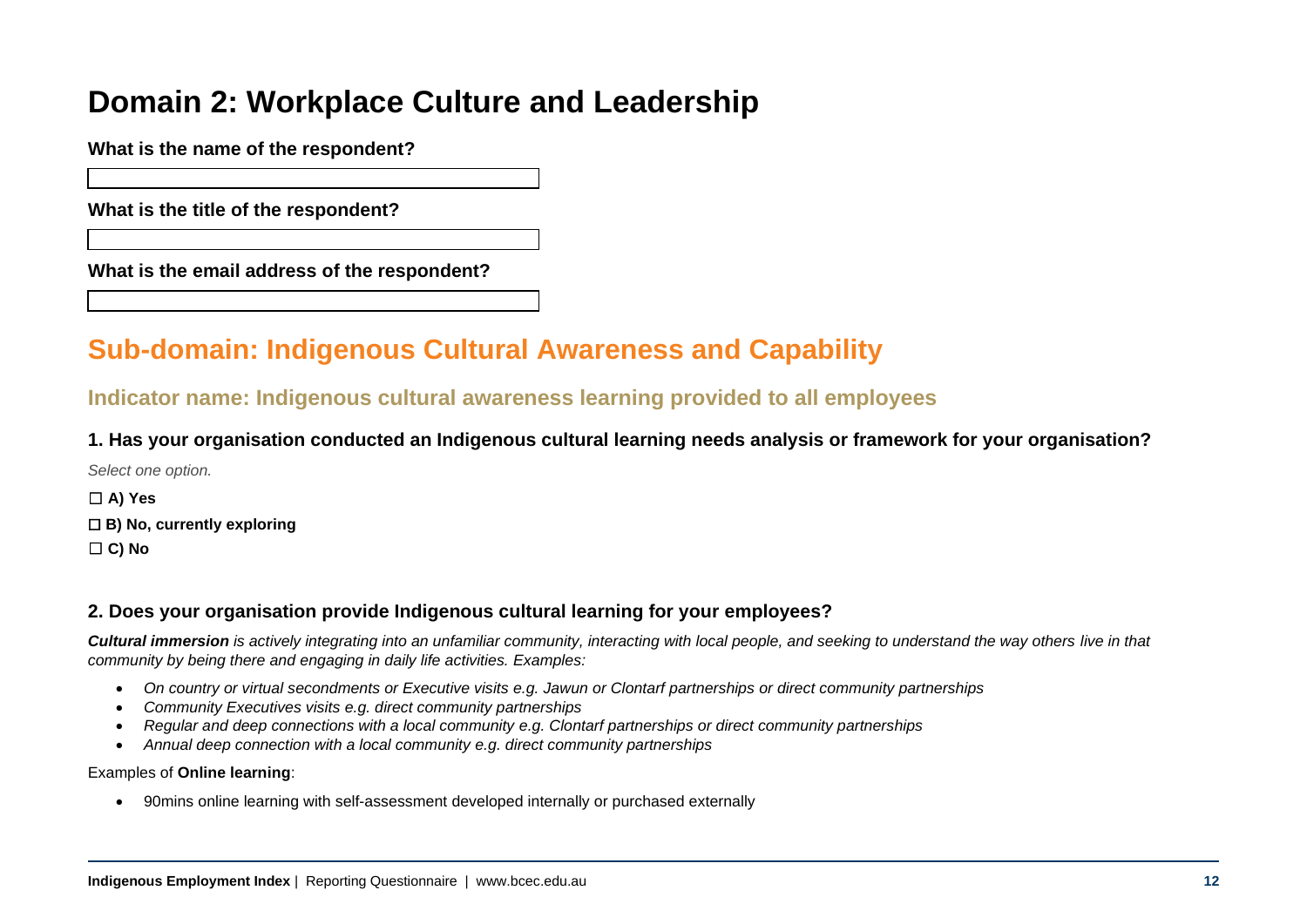#### Examples of **Face-to-face/Virtual learning**:

• 1-day face to face or virtual learning with self-assessment developed and facilitated internally or developed and delivered externally.

*Please provide an answer for each row.*

|                                                                                      | Online |           |        | Face-to-face/<br>Virtual |        | <b>Cultural Immersion</b> | Other modes (please specify) |
|--------------------------------------------------------------------------------------|--------|-----------|--------|--------------------------|--------|---------------------------|------------------------------|
|                                                                                      | Yes    | <b>No</b> | Yes    | No                       | Yes    | No                        |                              |
| For everyone                                                                         | П      | $\Box$    | $\Box$ | $\Box$                   | Г      | $\Box$                    |                              |
| For new hires                                                                        | $\Box$ | $\Box$    | $\Box$ | $\Box$                   | ⊑      | $\Box$                    |                              |
| For targeted employees who work with<br>Indigenous customers/clients/<br>communities | □      | $\Box$    | $\Box$ | □                        | Г      | □                         |                              |
| Targeted learning for leaders who work<br>with Indigenous employees                  | П      | $\Box$    | $\Box$ | $\Box$                   | $\Box$ | $\Box$                    |                              |
| Targeted learning for Senior Leaders                                                 | П      | $\Box$    | $\Box$ | $\Box$                   | Г      | $\Box$                    |                              |
| <b>Targeted learning for Executive</b><br>leadership team                            | П      | $\Box$    | $\Box$ | П                        | $\Box$ | $\Box$                    |                              |

**3. Where you deliver online cultural learning, is this required or optional for all Australian based employees?**

*Select one option.*

- ☐ **A) Required**
- ☐ **B) Optional**
- ☐ **C) Not applicable**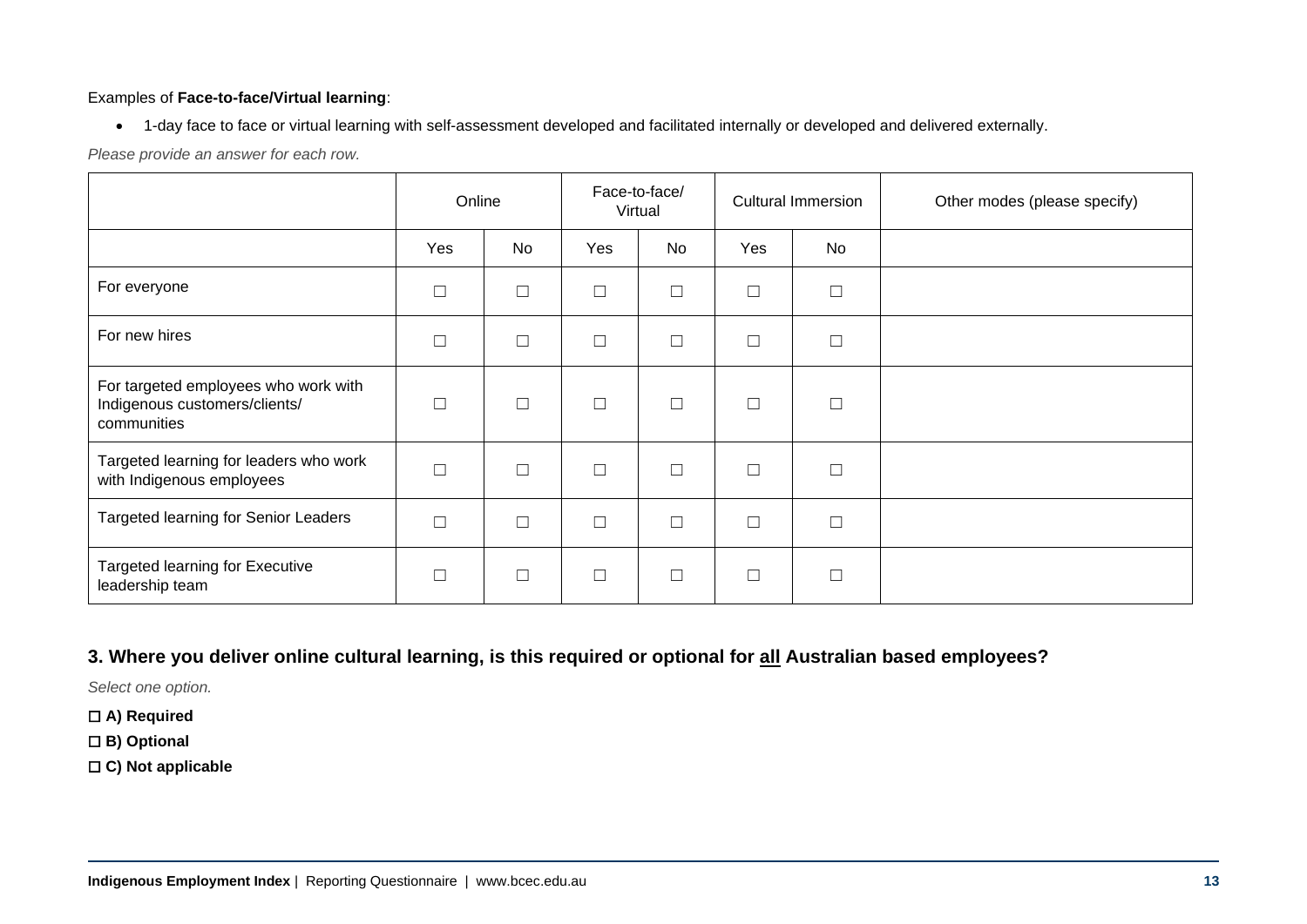#### **4. Do you track completion of Indigenous cultural learning?**

*Select one option.*

☐ **A) Yes** ☐ **B) No, currently exploring** ☐ **C) No** ☐ **D) Not applicable**

#### **4.1. If you select Yes in Question 4, how often do you report on completion of Indigenous cultural learning?**

*Select one option.*

- ☐ **A) On an ad hoc basic**
- ☐ **B) Monthly**
- ☐ **C) Quarterly**
- ☐ **D) Annually**

**4.2. If you select Yes in Question 4, what is your current percentage (%) of online learning completion for your total number of Australian based employees?**



### **5. Do you measure and evaluate the cultural awareness learning?**

*Select one option.*

☐ **A) Yes**

☐ **B) No**

☐ **C) Not applicable**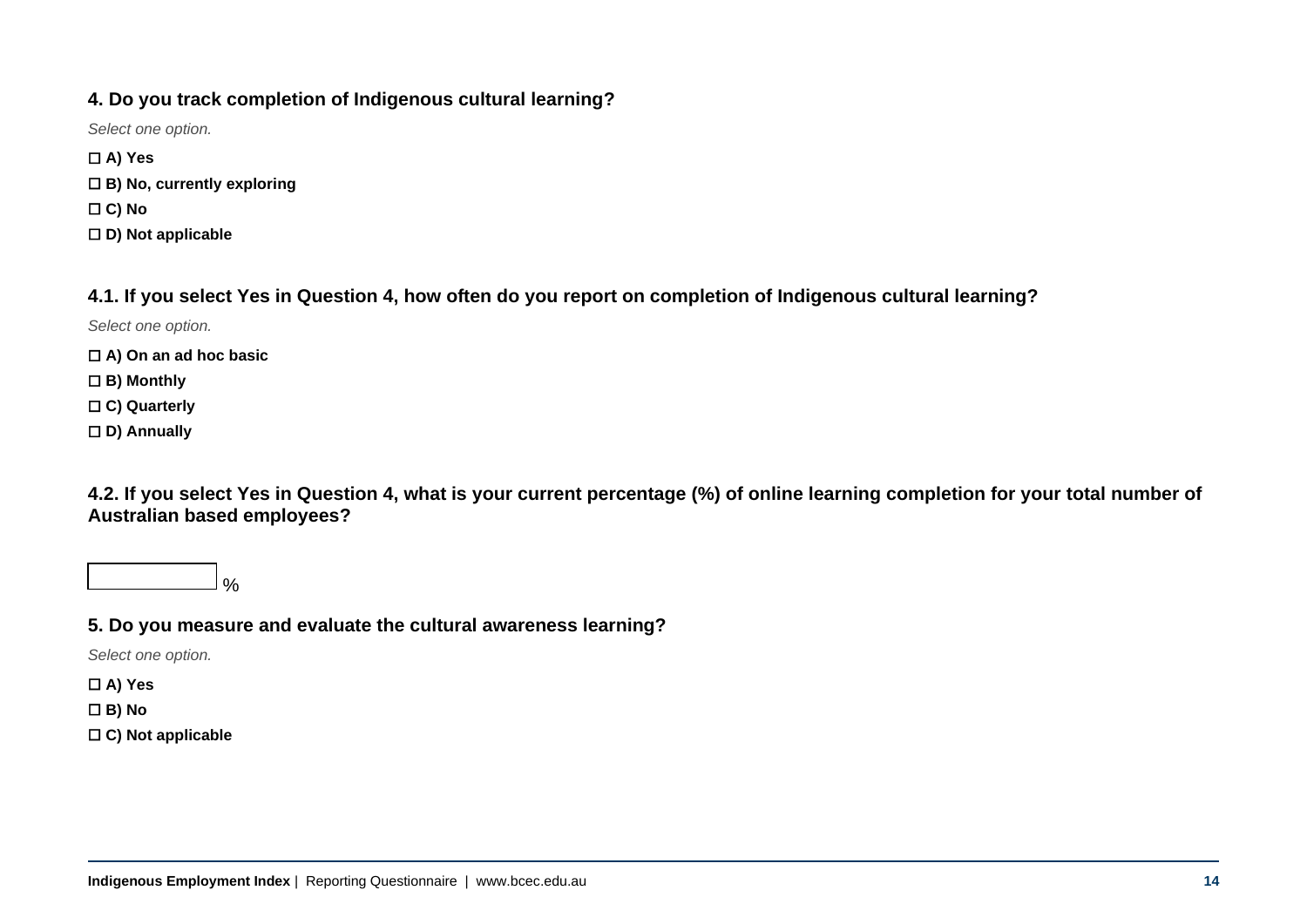#### 5.1. If you select Yes in Question 5, how do you measure and evaluate the cultural awareness learning?

*Select ALL that apply.*

- ☐ **A) Survey**
- ☐ **B) Interviews**
- ☐ **C) Impact assessment**
- ☐ **D) Other**

# **Indicator name: Celebrating and respecting Indigenous culture in the workplace**

#### **6. Does your organisation celebrate National Reconciliation Week and NAIDOC Week?**

*National Reconciliation Week (NRW): time for all Australians to learn about our shared histories, cultures, and achievements, and to explore how each of us can contribute to achieving reconciliation in Australia.*

*NAIDOC Week celebrations are held across Australia each July to celebrate the history, culture and achievements of Aboriginal and Torres Strait Islander peoples.*

*Select ALL that apply.*

|                                | <b>National Reconciliation Week</b> | NAIDOC Week |
|--------------------------------|-------------------------------------|-------------|
| Yes, we hold an internal event |                                     |             |
| Yes, communications campaign   |                                     |             |
| Yes, attend external events    |                                     |             |
| None of the above              |                                     |             |

### **7. Does your organisation celebrate other Indigenous cultural events throughout the year?**

*Select one option.*

☐ **A) Yes (please state)**

☐ **B) No**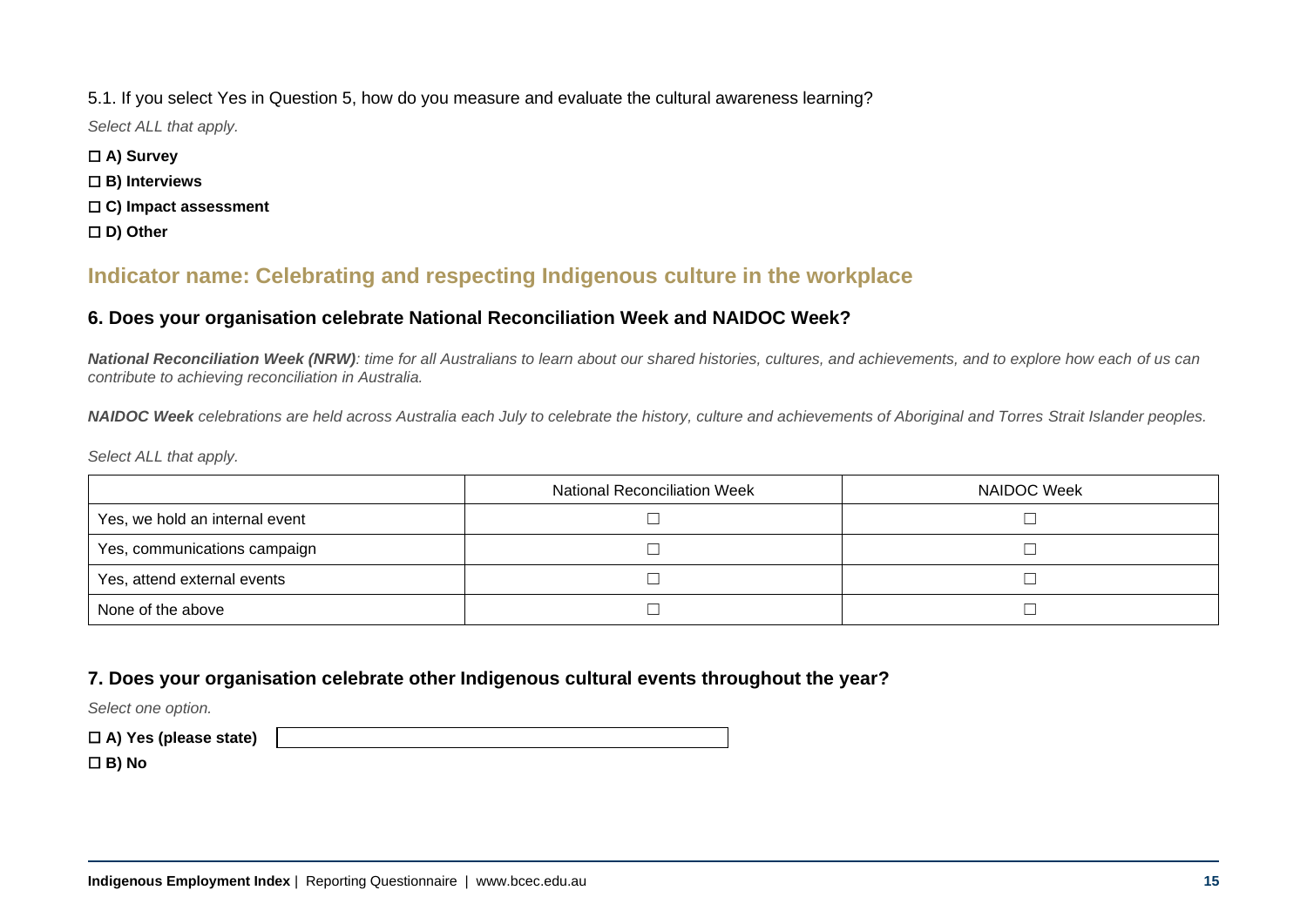#### **8. Do your employees acknowledge Country at significant internal events?**

*Select one option.*

☐ **A) Yes** ☐ **B) No**

#### **9. Do you measure and evaluate your organisation's participation in Indigenous cultural events?**

*Select one option.*

☐ **A) Yes**

☐ **B) No**

☐ **C) Not applicable**

### **9.1. If you select Yes in Question 9, how do you measure and evaluate these events?**

*Select ALL that apply.*

☐ **A) Survey**

☐ **B) Interviews**

☐ **C) Impact assessment**

☐ **D) Other**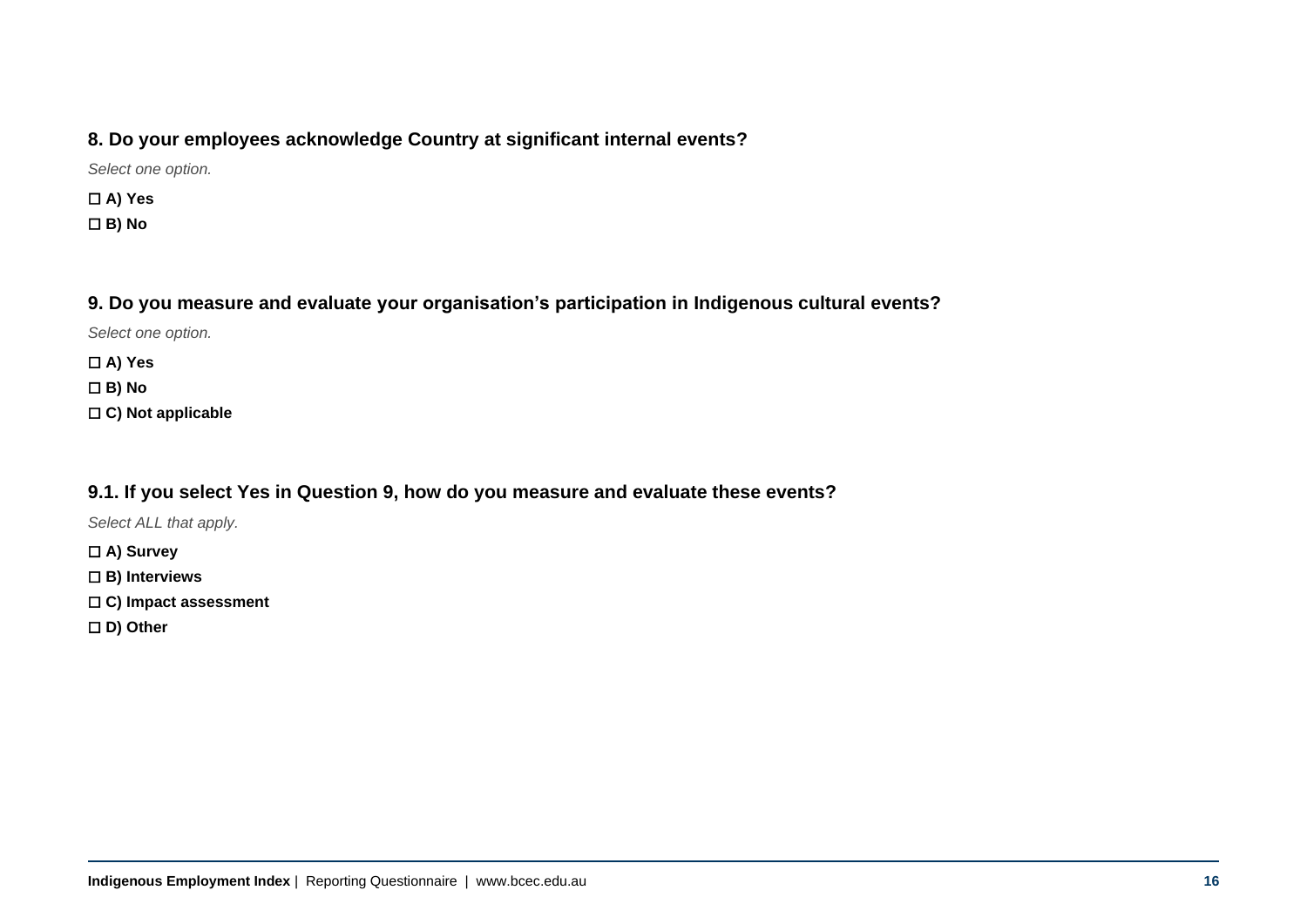# **Sub-domain: Cultural Safety**

# **Indicator name: All Indigenous-related work is Indigenous led and informed**

**10. When your organisation is working with Indigenous communities or on Indigenous topics (internally or externally), do you routinely seek Indigenous input into program design?**

*Select one option.*

- ☐ **A) Yes, we have a formal process for this**
- ☐ **B) Yes, informally, ad hoc**
- ☐ **C) No, currently exploring**

☐ **D) No**

☐ **E) Not applicable**

**11. When you consult Indigenous people (internal or external Indigenous people), do you provide remuneration for this work?**

*Select ALL that apply.*

- ☐ **A) Yes, we remunerate all external Indigenous advisors/organisations**
- ☐ **B) Yes, we remunerate all internal Indigenous advisors**
- ☐ **C) We ensure that internal advice is included in the Indigenous employee's substantive work**

☐ **D) No**

☐ **E) Not applicable**

# **Indicator name: Culturally appropriate employee support**

#### **12. Does your organisation have an Employee Assistance Program (EAP)?**

*Select one option.*

☐ **A) Yes**

☐ **B) No, currently exploring** 

☐ **C) No**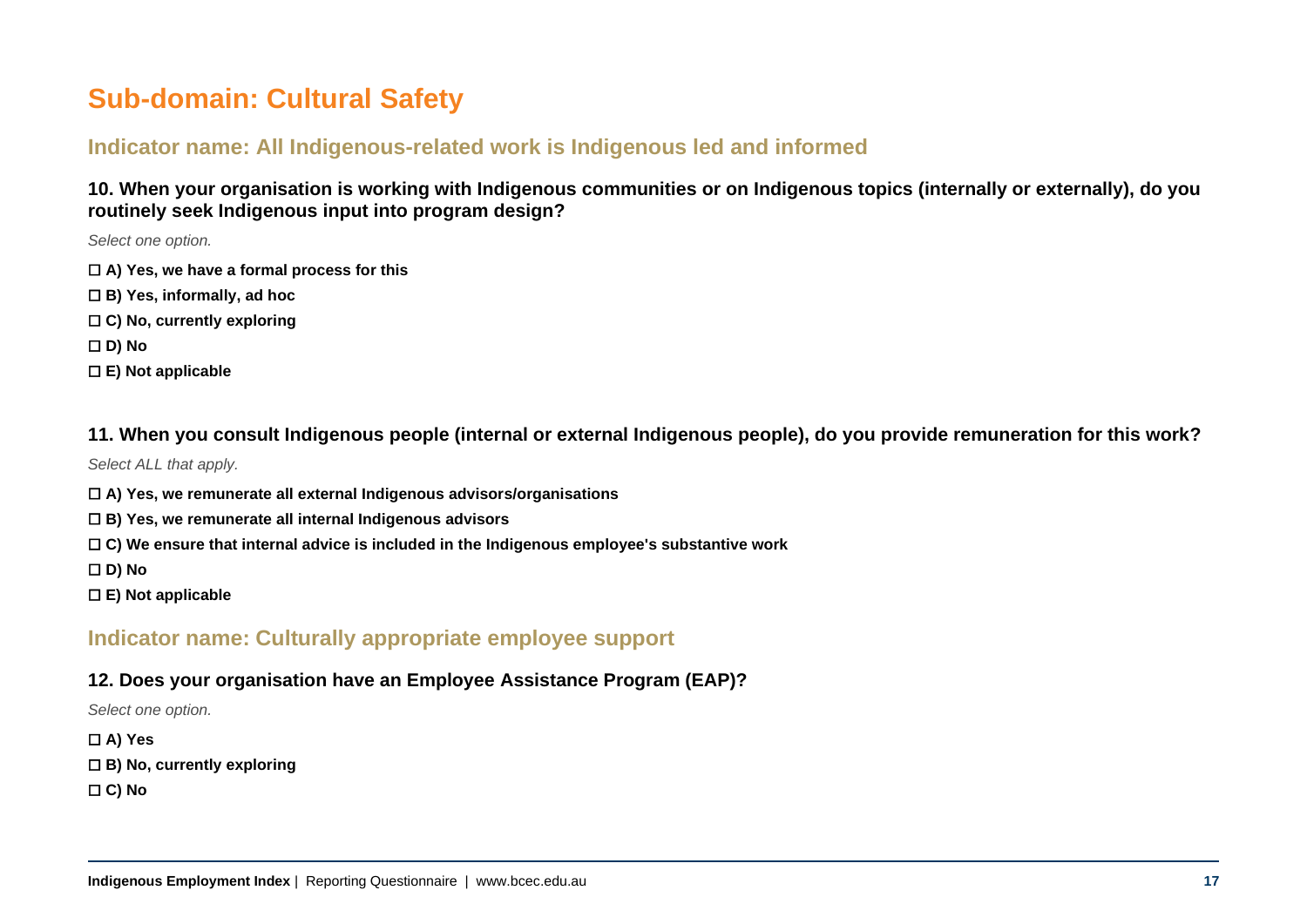**12.1. If you select Yes in Question 12, does your organisation have an Employee Assistance Program (EAP) with specific services for your Indigenous employees?**

*Select one option.*

☐ **A) Yes** ☐ **B) No, currently exploring**  ☐ **C) No**

**12.2. If you select Yes in Question 12 (you do provide specific EAP services), do you track the uptake from your Indigenous employees?**

*Select one option.*

☐ **A) Yes**

☐ **B) Not Applicable – number of Indigenous employees are too low to maintain anonymity**

☐ **C) No, currently exploring**

☐ **D) No**

**12.3. If you select Yes in Question 12, do you report the uptake of EAP services which are specifically for your Indigenous employees to Senior Leadership?**

*Select one option.*

☐ **A) Yes** ☐ **B) No, currently exploring** ☐ **C) No**

**Indicator name: Opportunity for Indigenous employees to connect – peer support**

#### **13. Does your organisation have an Indigenous employee network?**

*Select one option.*

☐ **A) Yes, it is resourced**

☐ **B) Yes, informal only, no funding**

☐ **C) No**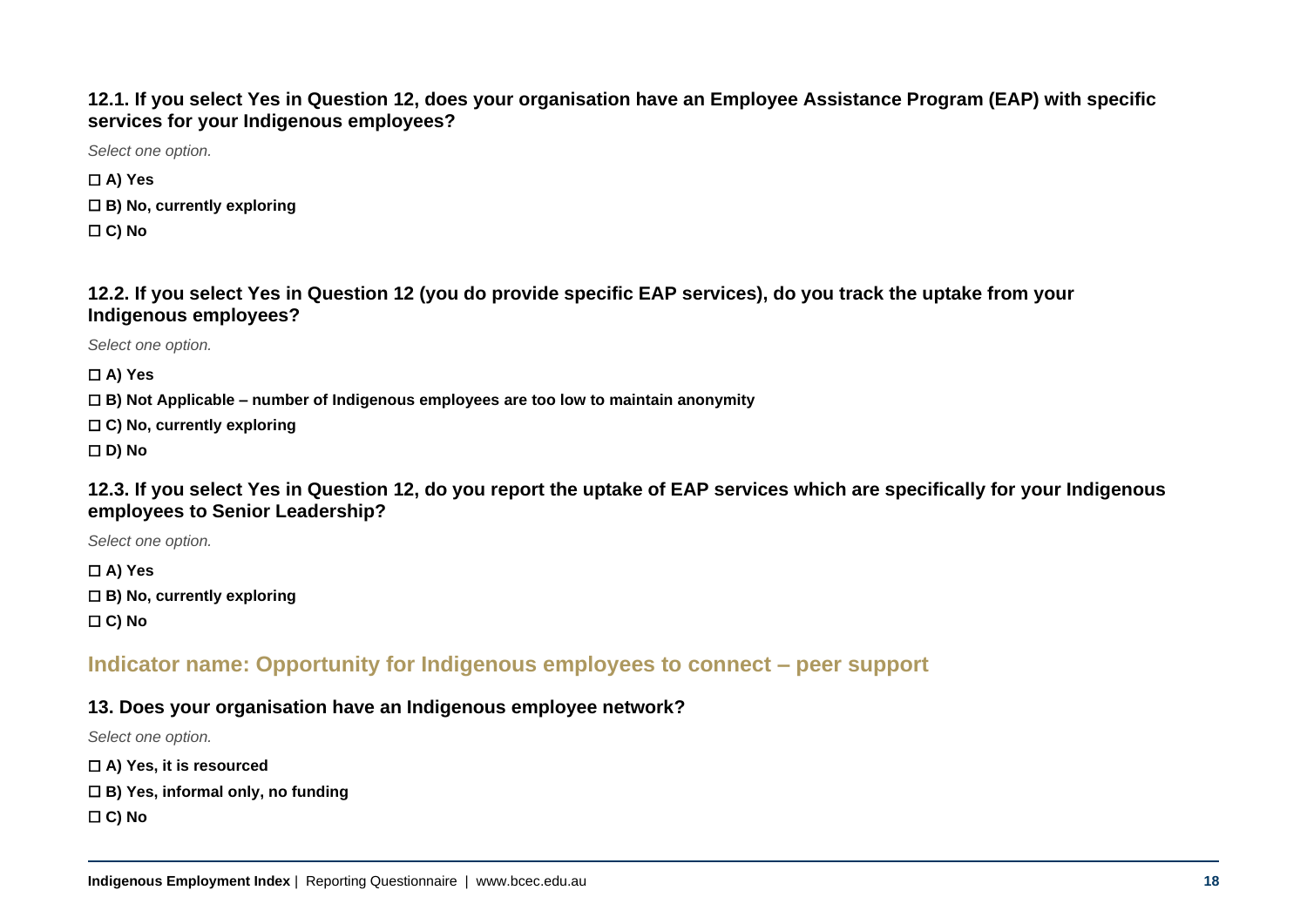# **Indicator name: Mechanisms to support feedback and complaints**

**14. Are Indigenous considerations embedded into any of the following policies and procedures (e.g. Indigenous discrimination and harassment including racism complaints):**

*Select ALL that apply.*

- ☐ **A) Code of Conduct/Anti-discrimination**
- ☐ **B) Complaint/Grievance/Dispute Resolution**
- ☐ **C) None of the above**

**15. Does your organisation provide learning for all managers on race-based harassment and discrimination prevention with reference to Indigenous people?**

*Select one option.*

- ☐ **A) Yes, at regular intervals**
- ☐ **B) Yes, at induction only**
- ☐ **C) No, currently exploring**
- ☐ **D) No**

# **Indicator name: Feedback sought from Indigenous employees on inclusion and cultural safety**

#### **16. Does your organisation have feedback mechanisms for capturing the lived experiences of Indigenous employees?**

*Select one option.*

- ☐ **A) Yes, on a regular basic**
- ☐ **B) Yes, on an ad hoc basic**
- ☐ **C) No, currently exploring**
- ☐ **D) No**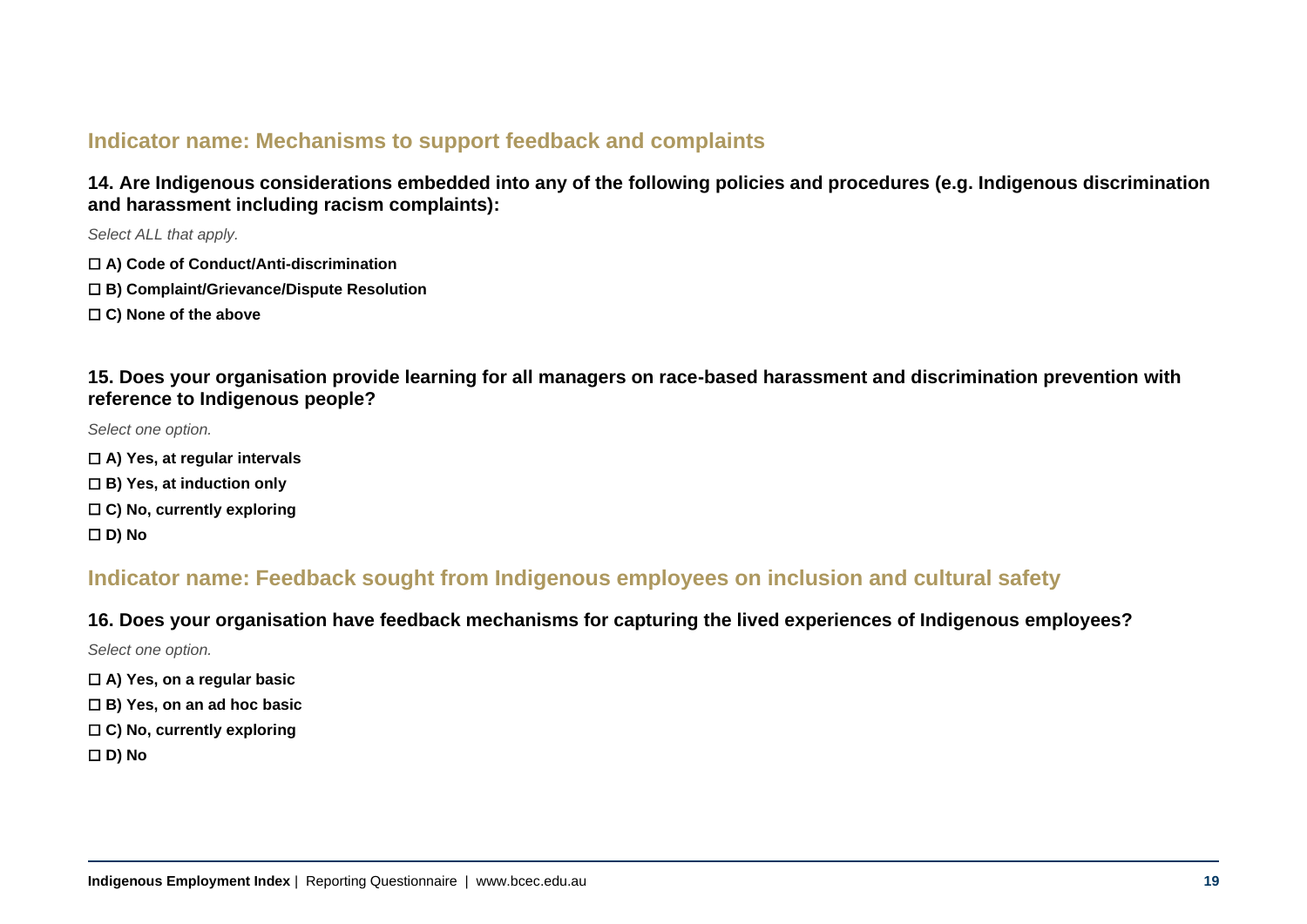#### **16.1. If you select A or B in Question 16, how does your organisation collect feedback from Indigenous employees on their lived experiences?**

*Select ALL that apply.*

- ☐ **A) Survey**
- ☐ **B) Consultative committee or group**
- ☐ **C) Focus groups**
- ☐ **D) Exit interviews**
- ☐ **E) Performance discussions**

**16.2. If you select A or B in Question 16, who do you share the insights of Indigenous employees' lived experiences with?**

*Select ALL that apply.*

- ☐ **A) Board**
- ☐ **B) Executive**
- ☐ **C) Leadership**
- ☐ **D) Managers/Supervisors**

# **Sub-domain: Authentic organisational leadership**

# **Indicator name: Leadership commitment to reconciliation**

#### **17. Does your Executive leadership team communicate regularly about your organisation's commitment to reconciliation?**

- ☐ **A) Yes, at reconciliation or Indigenous related events**
- ☐ **B) Yes, at a wide range of events**
- ☐ **C) Yes, through internal communication channels**
- ☐ **D) No**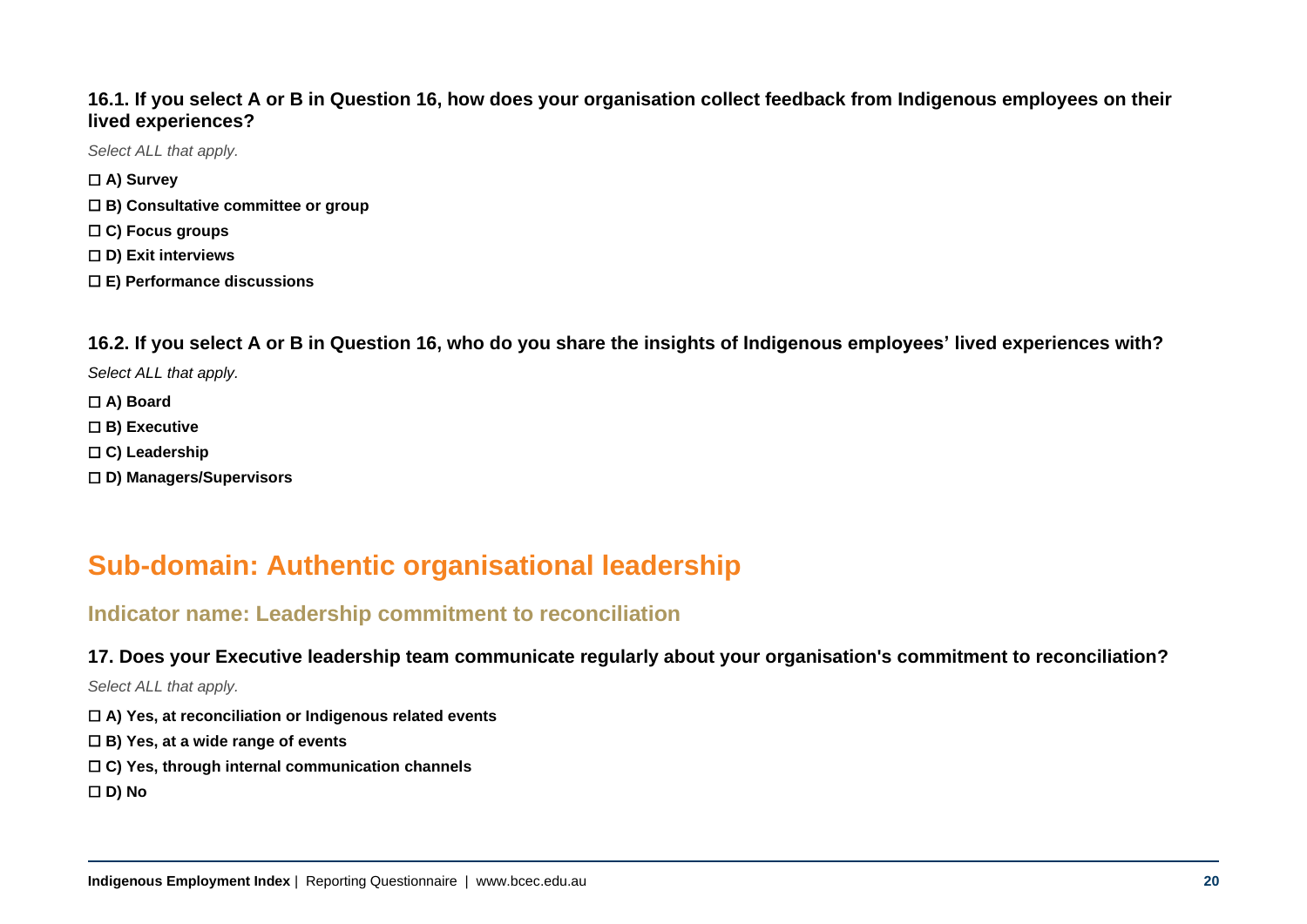#### **18. Who leads your reconciliation strategy/plan?**

*Select ALL that apply.*

- ☐ **A) Indigenous leaders and non-Indigenous leaders**
- ☐ **B) Non-Indigenous leaders**
- ☐ **C) Indigenous leaders**
- ☐ **D) CEO**
- ☐ **E) Executive leader/sponsor**
- ☐ **F) Not applicable, our organisation does not have reconciliation strategy**

#### **19. Do you have a working group driving Indigenous reconciliation?**

*Select one option.*

- ☐ **A) Yes, with Indigenous members only**
- ☐ **B) Yes, with non-Indigenous members only**
- ☐ **C) Yes, with Indigenous and non-Indigenous members**
- ☐ **D) No, currently exploring**

☐ **E) No**

# **Indicator name: Leaders demonstrate cultural protocols and considerations during decision making**

#### **20. Are/Do your leaders:**

*Please provide an answer for each row.*

|                                                                  | Yes. | <b>N</b> |
|------------------------------------------------------------------|------|----------|
| provided with learning or resources on Indigenous protocols?     |      |          |
| consistently acknowledge Country at significant internal events? |      |          |
| personalise their Acknowledgement of Country?                    |      |          |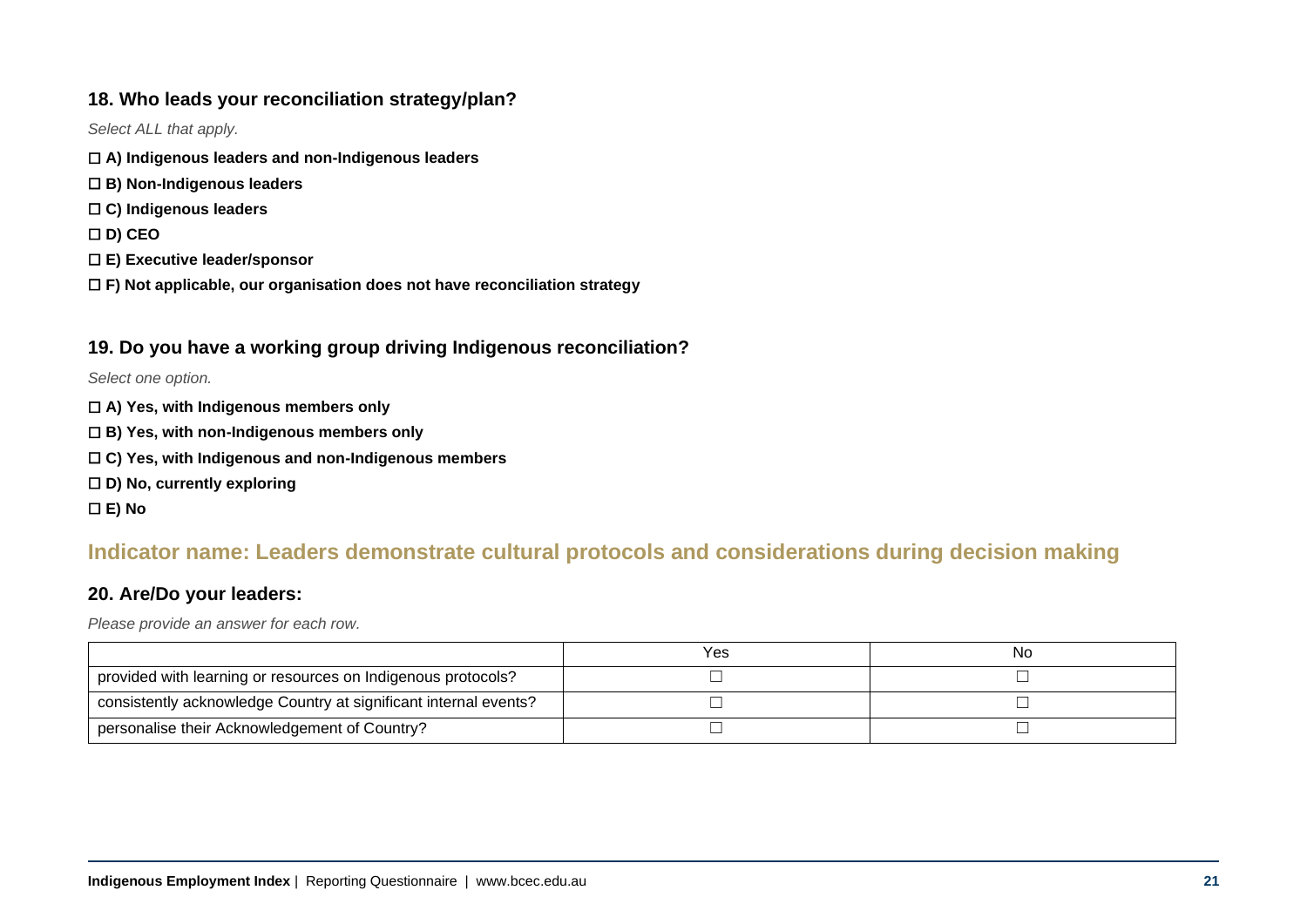# **Domain 3: Attraction and Recruitment**

**What is the name of the respondent?** 

**What is the title of the respondent?** 

**What is the email address of the respondent?** 

# **Sub-domain: Indigenous Recruitment Processes and Support**

# **Indicator name: Attraction and recruitment strategy or process**

#### **1. Does your organisation have an Indigenous attraction and recruitment strategy/plan?**

*A strategy is a plan of action designed to achieve one or more of an organisation's objectives. Strategies fill the gap between "where we are" and "where we want to*  be", that is, "how are we going to get there?" They relate to how an organisation allocates and uses materials and human resources and require an executive *decision. EVP: Employee Value Proposition.*

|                                                                                | Yes | No, currently exploring | Nc |
|--------------------------------------------------------------------------------|-----|-------------------------|----|
| Our organisation has a strategy/plan                                           |     |                         |    |
| Our organisation has a targeted Indigenous Employee<br>Value Proposition (EVP) |     |                         |    |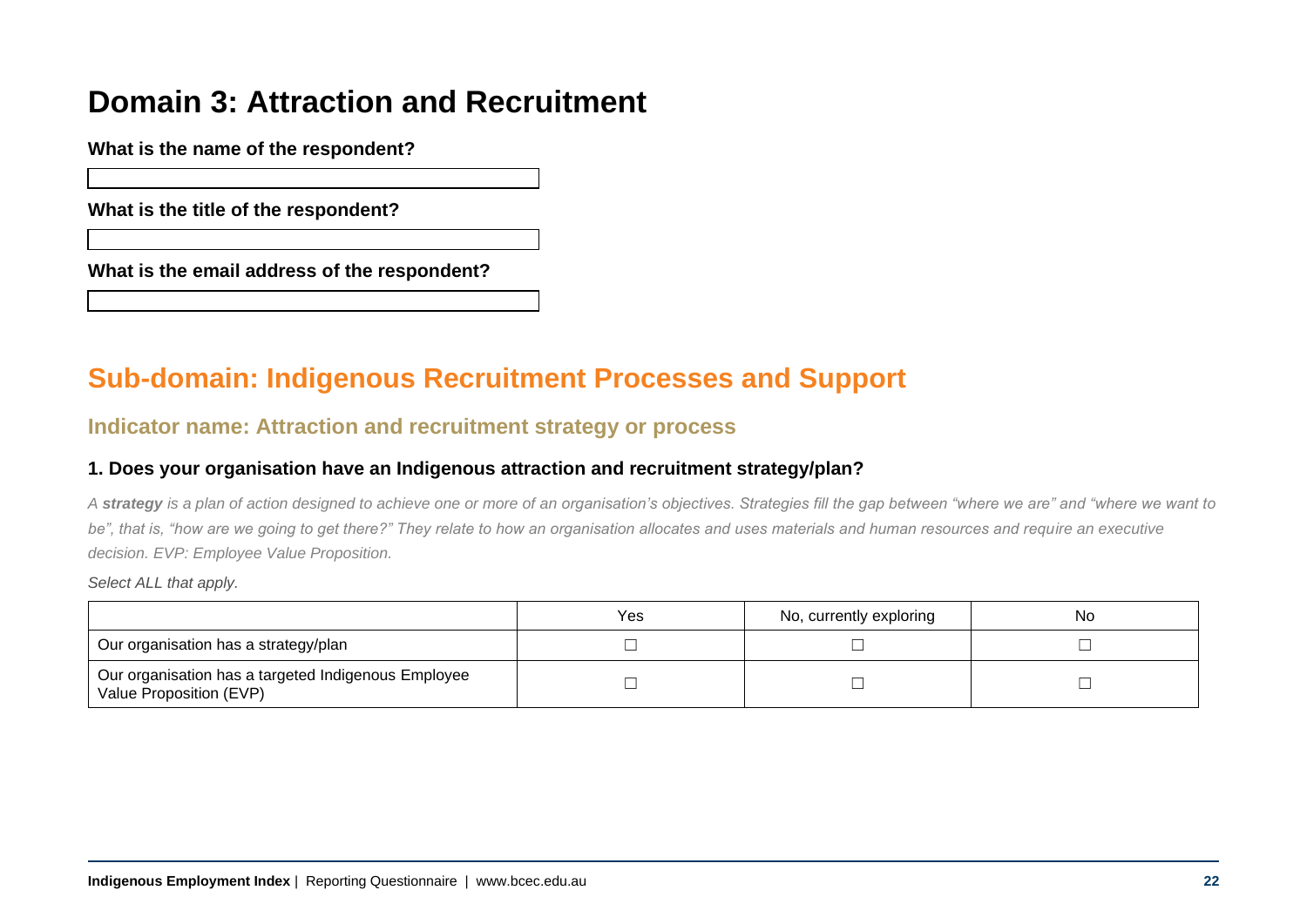# **Indicator name: Dedicated employees or team for Indigenous attraction and recruitment**

#### **2. How is your Indigenous recruitment managed?**

*Select ALL that apply.*

- ☐ **A) By a dedicated Indigenous employee or team**
- ☐ **B) By the general recruitment/talent acquisition team**
- ☐ **C) External third-party provider**
- ☐ **D) None of the above**

# **Indicator name: Indigenous candidates identified through recruitment funnel (application, interview, offer, hire)**

#### **3. At what point in the recruitment funnel are Indigenous candidates first identified?**

*Select one option.*

- ☐ **A) At application**
- ☐ **B) At interviews**
- ☐ **C) At offer**
- ☐ **D) At hire**
- ☐ **E) None of the above, but currently exploring**
- ☐ **F) None of the above**

**3.1. If you selected option A in Question 3 (you identify Indigenous candidates at application), do all Indigenous candidates who meet requirements of the job description, have a guaranteed interview?**

*Select one option.*

☐ **A) Yes**

- ☐ **B) No, currently exploring**
- ☐ **C) No**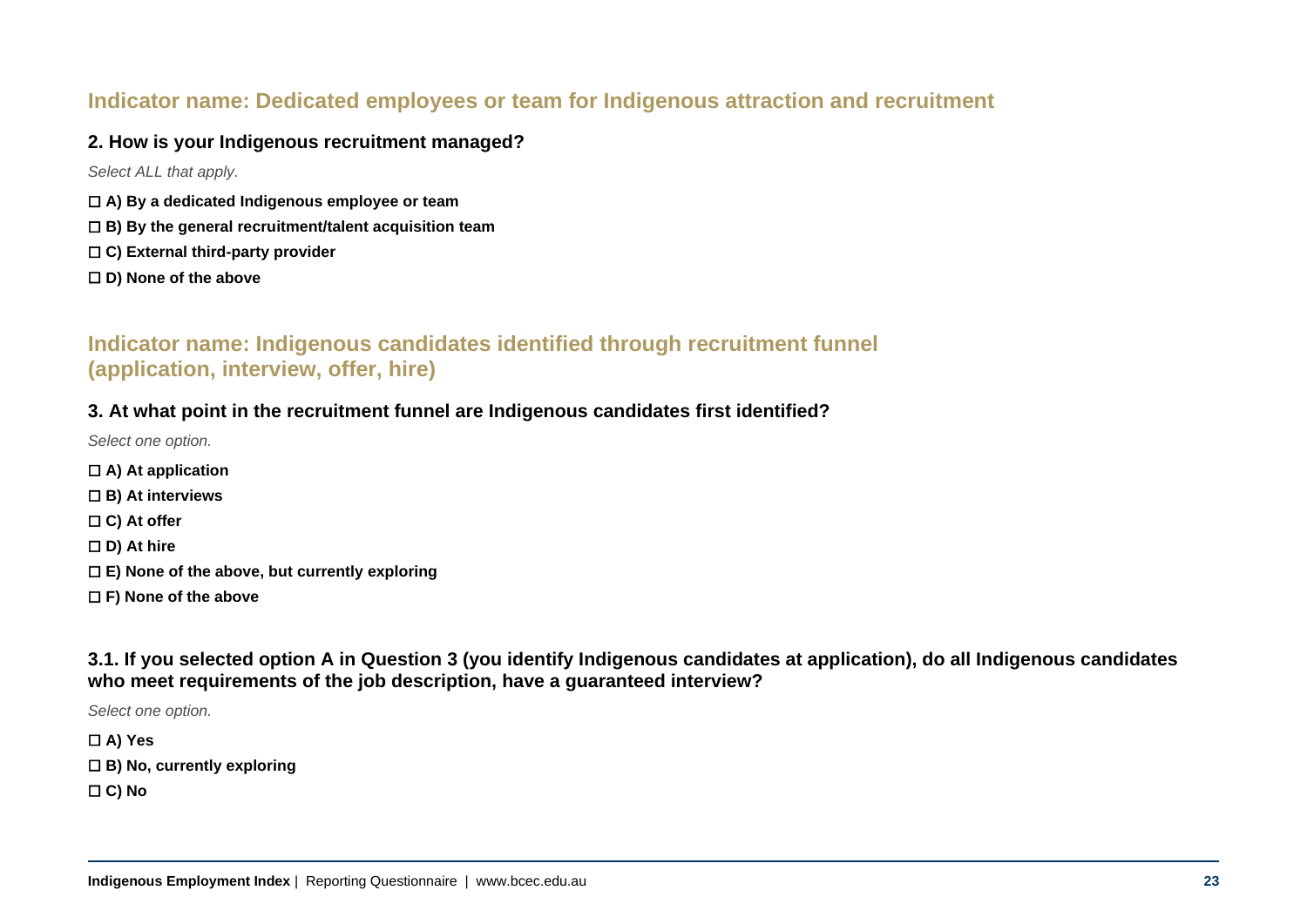# **Indicator name: Feedback for unsuccessful Indigenous applicants**

#### **4. Is feedback provided for unsuccessful Indigenous interviewees?**

*Select one option.*

- ☐ **A) Yes, routinely along with all unsuccessful interviewees**
- ☐ **B) Yes, targeted feedback to unsuccessful Indigenous interviewees**
- ☐ **C) No, currently exploring**

☐ **D) No** 

# **Sub-domain: Roles Availability**

### **Indicator name: Measures to promote or guarantee sustainable Indigenous employment**

#### **5. Do you have positions that are targeted for Indigenous candidates only?**

*Select one option.* ☐ **A) Yes, (please provide an example)**  ☐ **B) No, currently exploring** ☐ **C) No**

# **Sub-domain: Developing a Pipeline and Pre-Employment Support**

# **Indicator name: Ongoing engagement with potential Indigenous employees**

**6. What ongoing community engagement does your organisation have with potential Indigenous employees?**

*Select ALL that apply.*

☐ **A) Indigenous recruitment agencies**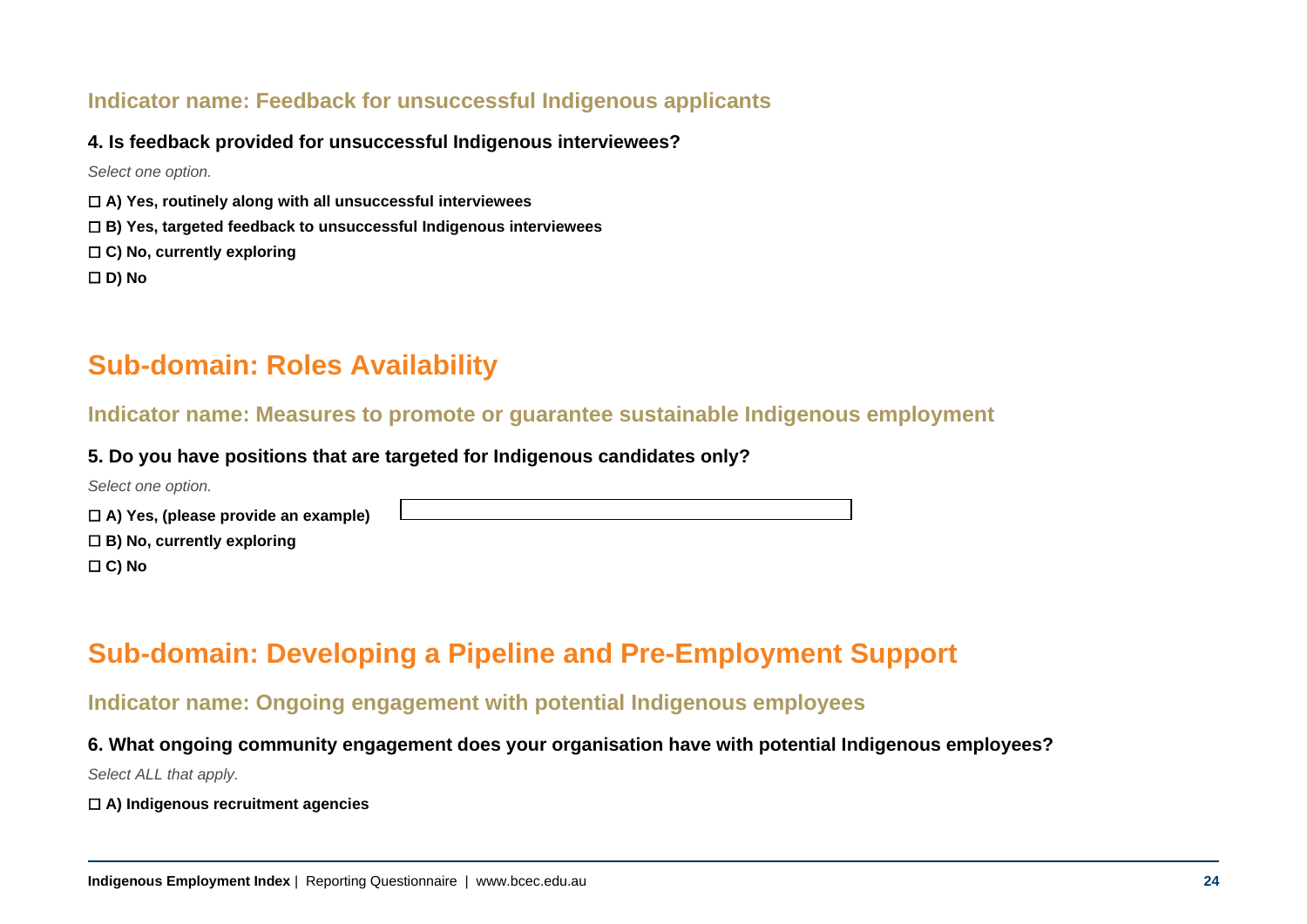| $\Box$ B) Recruitment agencies                         |  |  |  |  |
|--------------------------------------------------------|--|--|--|--|
| $\Box$ C) Involvement in indigenous community programs |  |  |  |  |
| $\Box$ D) Ambassador programs                          |  |  |  |  |
| $\Box$ E) Careers/job fairs                            |  |  |  |  |
| $\Box$ F) Social media sites                           |  |  |  |  |
| $\Box$ G) Other (please state)                         |  |  |  |  |
| $\Box$ H) None, currently exploring                    |  |  |  |  |

☐ **I) None**

#### **6.1. If you select A or B in Question 6, at which levels are recruitment agencies used to attract Indigenous candidates?**

- ☐ **A) Traineeships**
- ☐ **B) Internships**
- ☐ **C) New hires**
- ☐ **D) Senior leadership roles**
- ☐ **E) None, currently exploring**
- ☐ **F) None**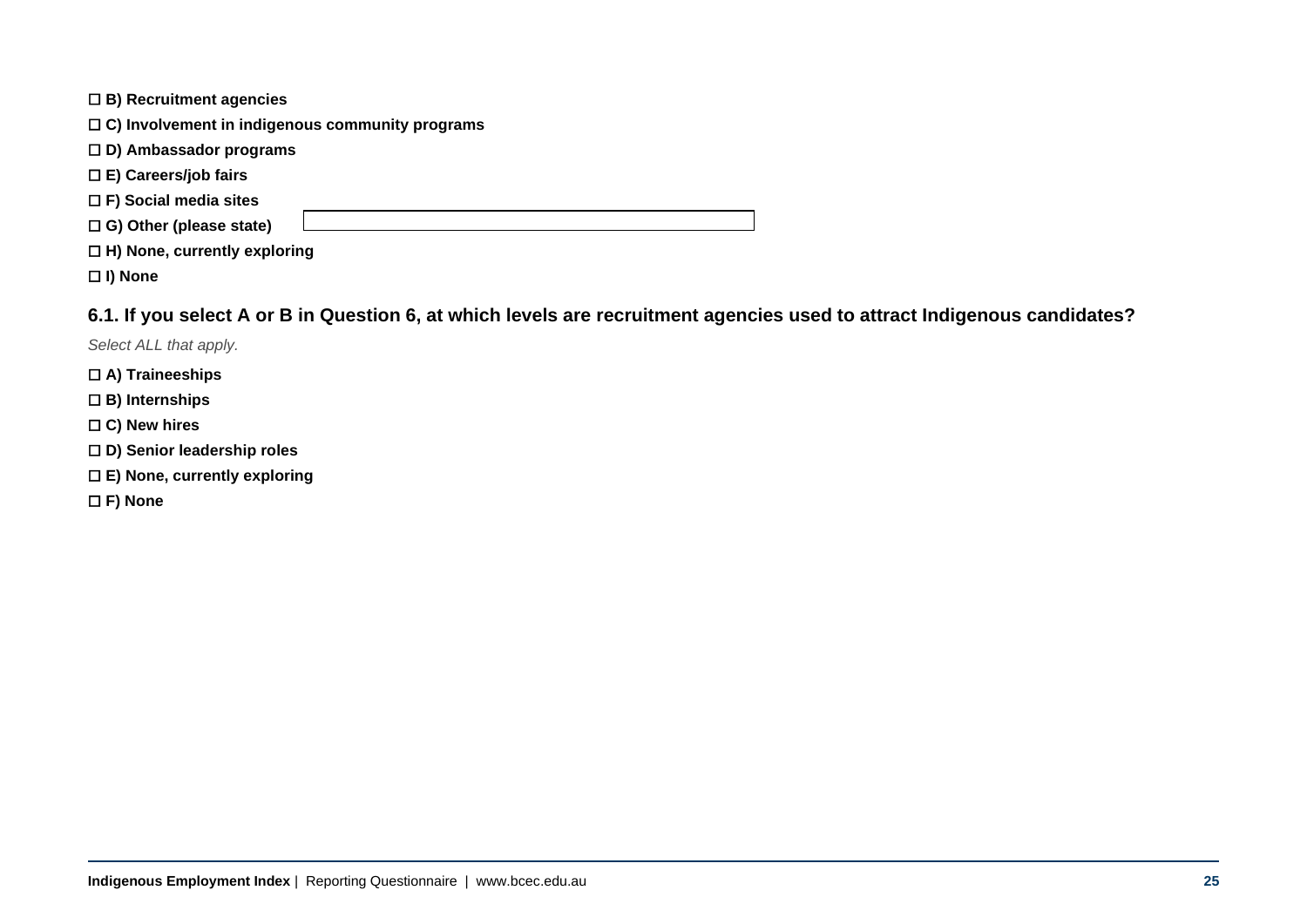# **Indicator name: Support provided to applicants to become job-ready**

#### **7. Does your organisation provide any of the following support to applicants?**

*Please provide an answer for each row.*

|                                                                             | All applicants | Targeted only, including Indigenous<br>applicants | Not applicable |
|-----------------------------------------------------------------------------|----------------|---------------------------------------------------|----------------|
| Support with CVs or resumes                                                 |                |                                                   |                |
| Interview coaching                                                          |                |                                                   |                |
| Medical assessments are paid for                                            |                |                                                   |                |
| National Police Clearance of Working<br>with Children's Checks are paid for |                |                                                   |                |
| Licences (e.g. drivers) are paid for                                        |                |                                                   |                |
| Other (please state)                                                        |                |                                                   |                |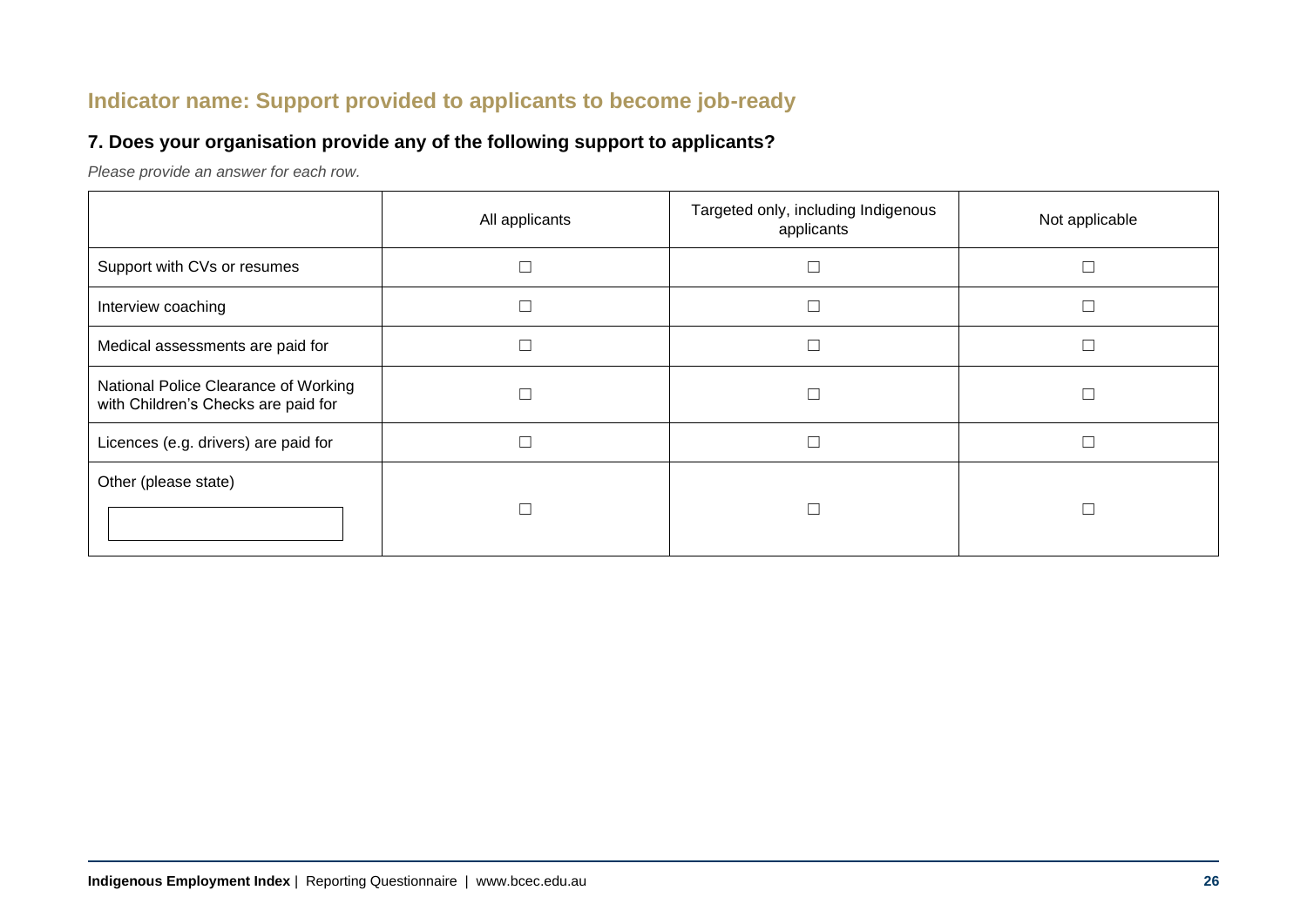# **Domain 4: Engagement, Retention and Development**

**What is the name of the respondent?** 

**What is the title of the respondent?** 

**What is the email address of the respondent?** 

# **Sub-domain: Participation**

### **Indicator name: Proportion of Indigenous employees**

#### **1. Does your organisation identify Indigenous status in your employee records?**

*Select one option.*

☐ **A) Yes**

☐ **B) No**

### **2. Approximately how many Indigenous employees do you currently have, and what is their share of your total workforce?**

*Based on the total number of employees – not including contractors/labour hire, school-based trainees or university interns.*

*Please fill all entries where relevant information is available.*

| $\Box$ A) Number        |               |
|-------------------------|---------------|
| $\Box$ B) Percentage    | $\frac{0}{0}$ |
| $\Box$ C) Unable to say |               |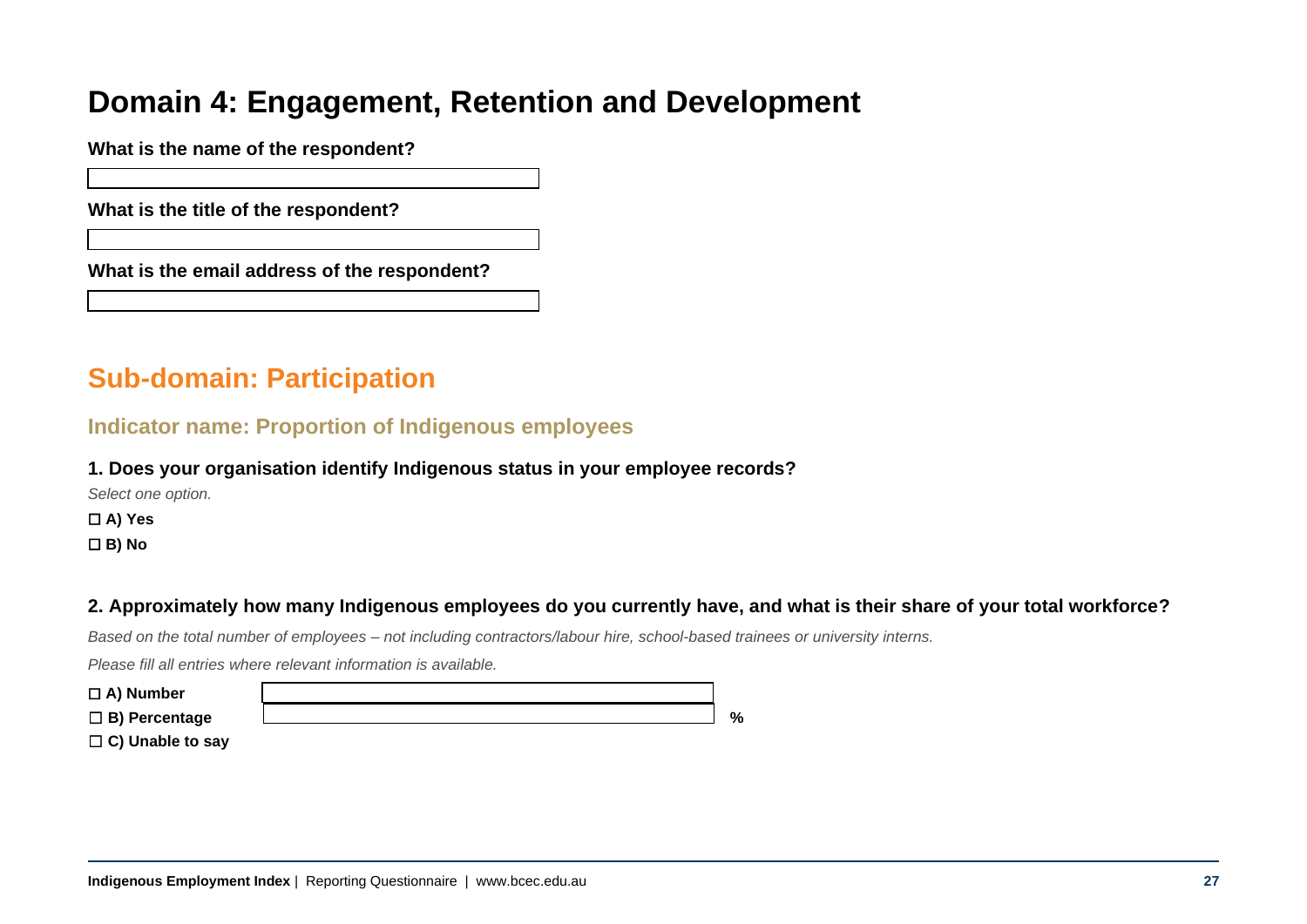# **Indicator name: Demographic profile**

#### **3. Approximately what is the average tenure of your total workforce and Indigenous employees?**

*Please provide an approximation (%) share across each category and ensure this adds up to 100 for each column. Please provide information based on the total number of employees – not including contractors/labour hire, school-based trainees or university interns.*

|                  | Total workforce (%) | Total Indigenous employees (%) |
|------------------|---------------------|--------------------------------|
| <26 weeks        |                     |                                |
| 27-52 weeks      |                     |                                |
| 1-2 years        |                     |                                |
| 3-5 years        |                     |                                |
| 6-9 years        |                     |                                |
| 10 or more years |                     |                                |
| Do not collect   |                     |                                |

#### **4. Approximately what share of your total workforce and Indigenous employees is aged between:**

*Please provide an approximation (%) share across each category and ensure this adds up to 100 for each column. Please provide information based on the total number of employees – not including contractors/labour hire, school-based trainees or university interns.*

|                 | Total workforce (%) | Total Indigenous employees (%) |
|-----------------|---------------------|--------------------------------|
| $15 - 17$ years |                     |                                |
| $18 - 24$ years |                     |                                |
| $25 - 34$ years |                     |                                |
| $35 - 44$ years |                     |                                |
| $45 - 54$ years |                     |                                |
| $55 - 64$ years |                     |                                |
| 65+ years       |                     |                                |
| Do not collect  |                     |                                |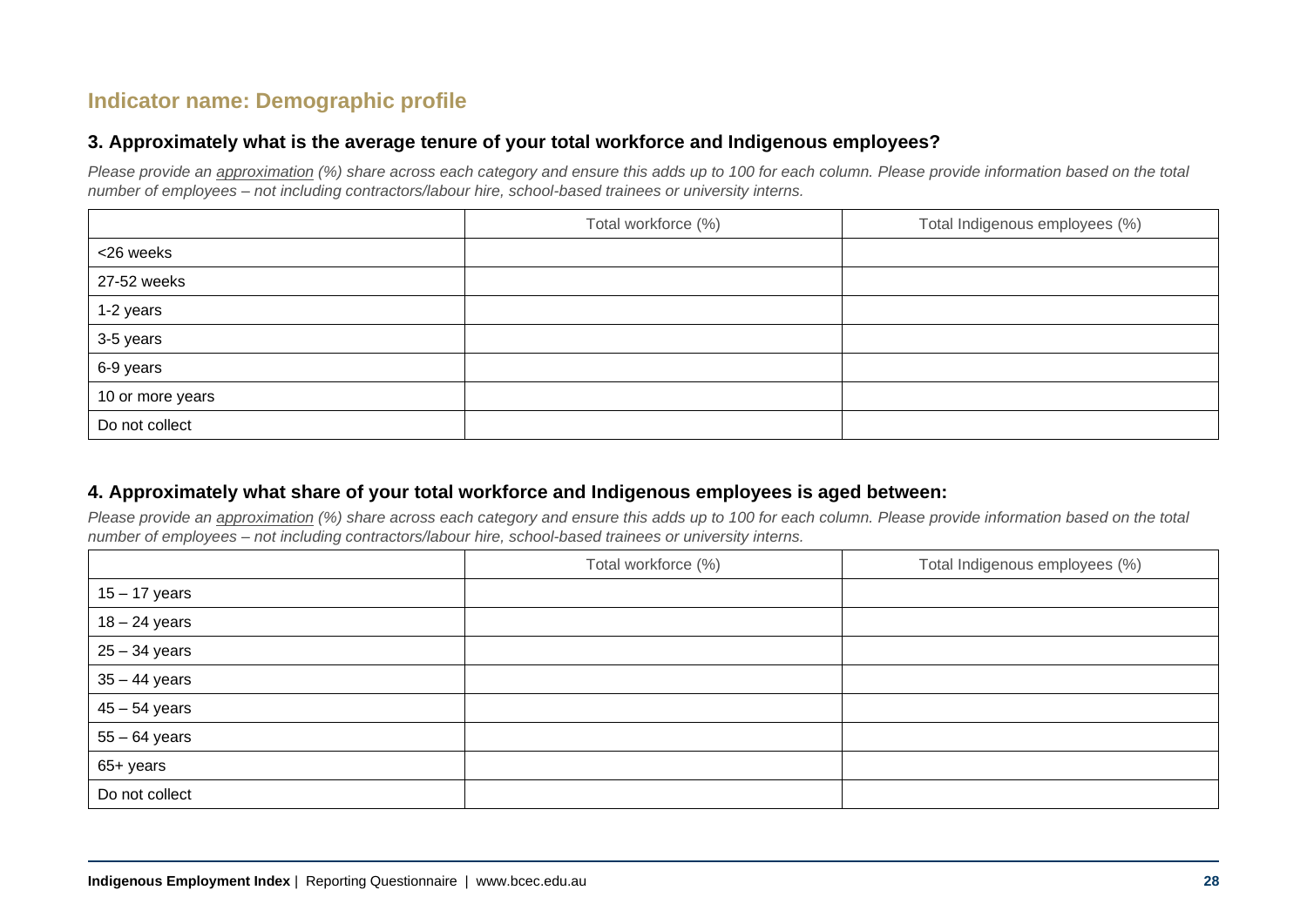#### **5. Approximately what is the percent of female employees amongst your total workforce and Indigenous employees?**

*Please provide an approximation* (%) share across each category and ensure this adds up to 100 for each column. Please provide information based on the total *number of employees – not including contractors/labour hire, school-based trainees or university interns.*

|                      | Total workforce (%) | Total Indigenous employees (%) |
|----------------------|---------------------|--------------------------------|
| Female employees (%) |                     |                                |
| Do not collect       |                     |                                |

#### **6. Approximately what share of your total workforce and Indigenous employees hold the following qualifications?**

*Please provide an approximation* (%) share across each category and ensure this adds up to 100 for each column. Please provide information based on the total *number of employees – not including contractors/labour hire, school-based trainees or university interns.*

|                                                        | Total workforce (%) | Total Indigenous employees (%) |
|--------------------------------------------------------|---------------------|--------------------------------|
| No qualification                                       |                     |                                |
| Year 12, Certificates I/II or equivalent               |                     |                                |
| Trade qualification, Certificates III/IV or equivalent |                     |                                |
| Advanced Diploma, Diploma or equivalent                |                     |                                |
| University degree                                      |                     |                                |
| Do not collect                                         |                     |                                |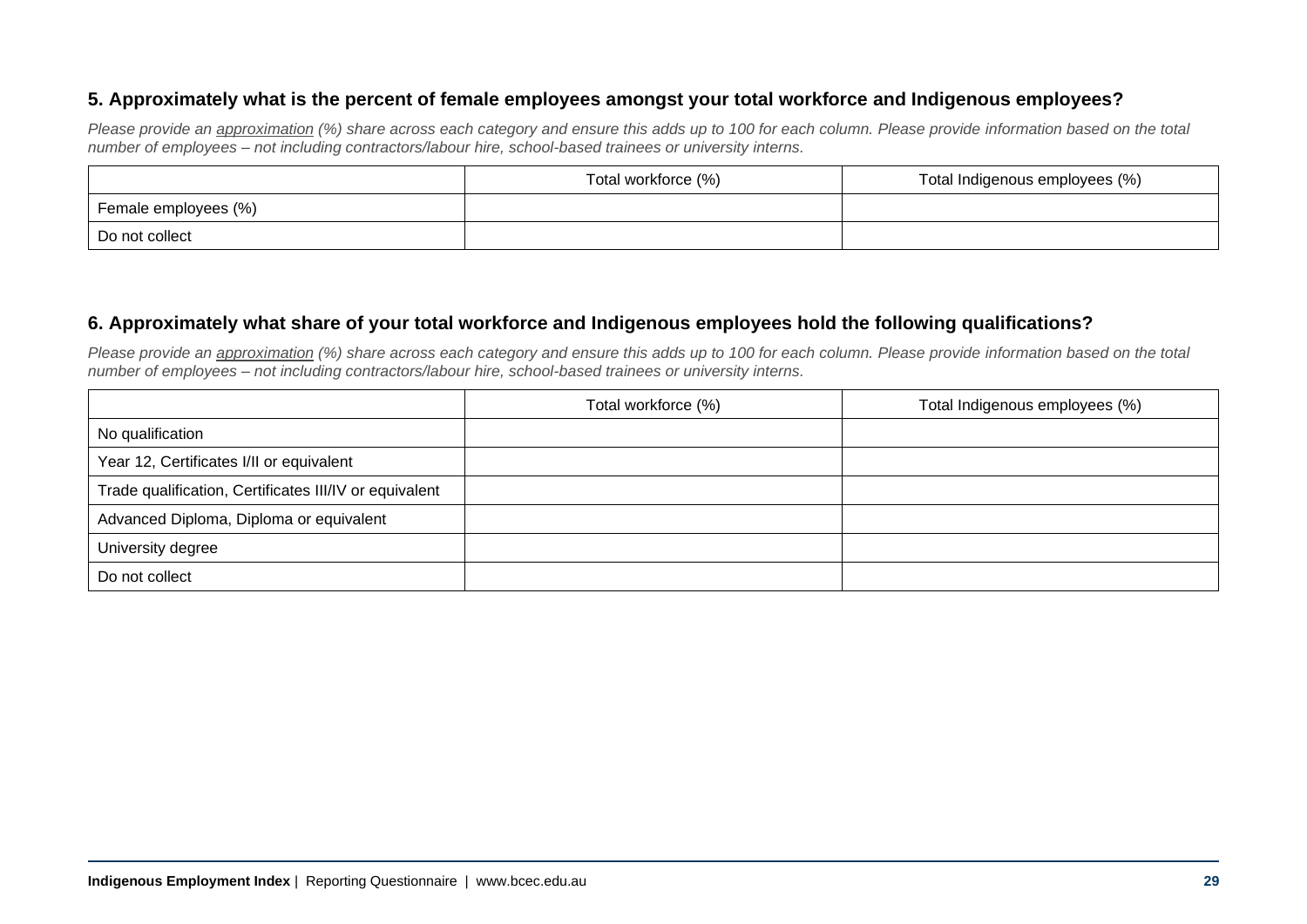#### **7. Approximately what share of your total workforce and Indigenous employees are employed at the following levels?**

*Please provide an approximation* (%) share across each category and ensure this adds up to 100 for each column. Please provide information based on the total *number of employees – not including contractors/labour hire, school-based trainees or university interns.*

|                                                                                                         | Total workforce (%) | Total Indigenous employees (%) |
|---------------------------------------------------------------------------------------------------------|---------------------|--------------------------------|
| Entry level (No qualifications)                                                                         |                     |                                |
| Entry level (Apprentices)                                                                               |                     |                                |
| Entry level (Graduates)                                                                                 |                     |                                |
| Team leader (Supervisor, Manager)                                                                       |                     |                                |
| Senior leaders and above including Executive<br>Leadership Team (General Manager, Head of and<br>above) |                     |                                |
| Do not collect                                                                                          |                     |                                |

#### **8. Approximately what share of your total workforce and Indigenous employees are employed in the following forms of employment?**

*Please provide an approximation* (%) share across each category and ensure this adds up to 100 for each column. Please provide information based on the total *number of employees – not including contractors/labour hire, school-based trainees or university interns.*

|                       | Total workforce (%) | Total Indigenous employees (%) |
|-----------------------|---------------------|--------------------------------|
| Permanent employment  |                     |                                |
| Fixed term employment |                     |                                |
| Casual employment     |                     |                                |
| Do not collect        |                     |                                |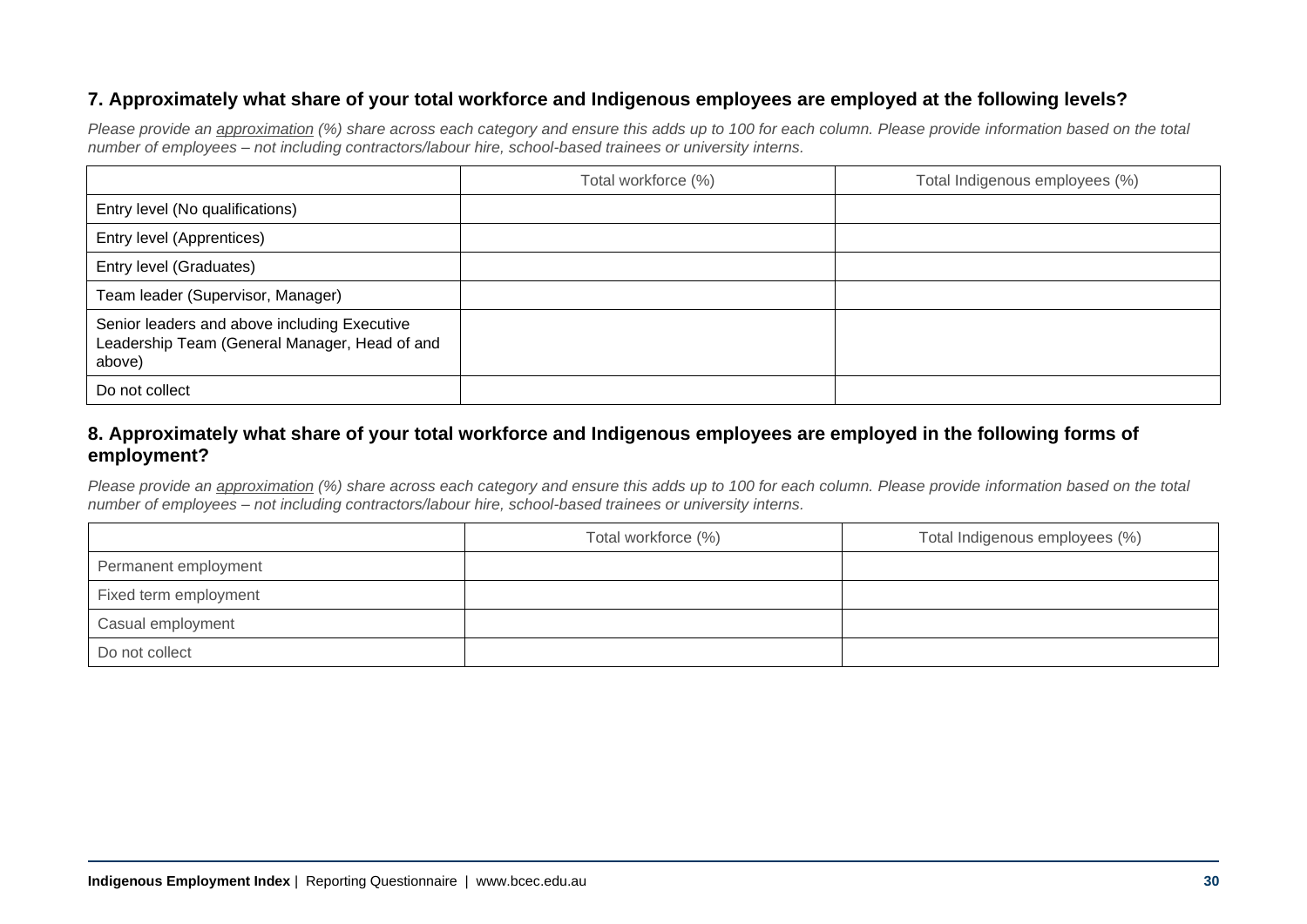#### **9. Where are majority of your total workforce and Indigenous employees located?**

*The Rural, Remote and Metropolitan Area (RRMA) classification divides Australia into 3 zones and 7 classes. The metropolitan zone includes class M1 and M2. The rural zone includes R1, R2, and R3. The remote zone includes Rem1 and Rem2.*

*M1: Capital Cities; M2: Other Metropolitan Centres (urban centre population ≥ 100,000); R1: Large rural centres (urban centre population 25,000-99,000); R2: Small rural centres (urban centre population 10,000-24,999); R3: Other rural centres (urban centre population < 10,000); Rem1: Remote centres (urban centre population ≥ 5000); Rem2: Other remote centres (urban centre population < 5000)*

*Select one option.*

|                       | Total workforce | Total Indigenous employees |
|-----------------------|-----------------|----------------------------|
| In metropolitan areas |                 |                            |
| In remote areas       |                 |                            |
| In rural areas        |                 |                            |
| Unable to say         |                 |                            |

# **Indicator name: Indigenous representation: Board, Executive Leadership Team, Senior Leadership/Management**

#### **10. Approximately what is your Indigenous representation?**

*Please provide an approximation share (%) across each category.*

| $\Box$ A) Board                     | % |
|-------------------------------------|---|
| $\Box$ B) Executive Leadership Team | % |
| $\Box$ C) Senior Leadership         | % |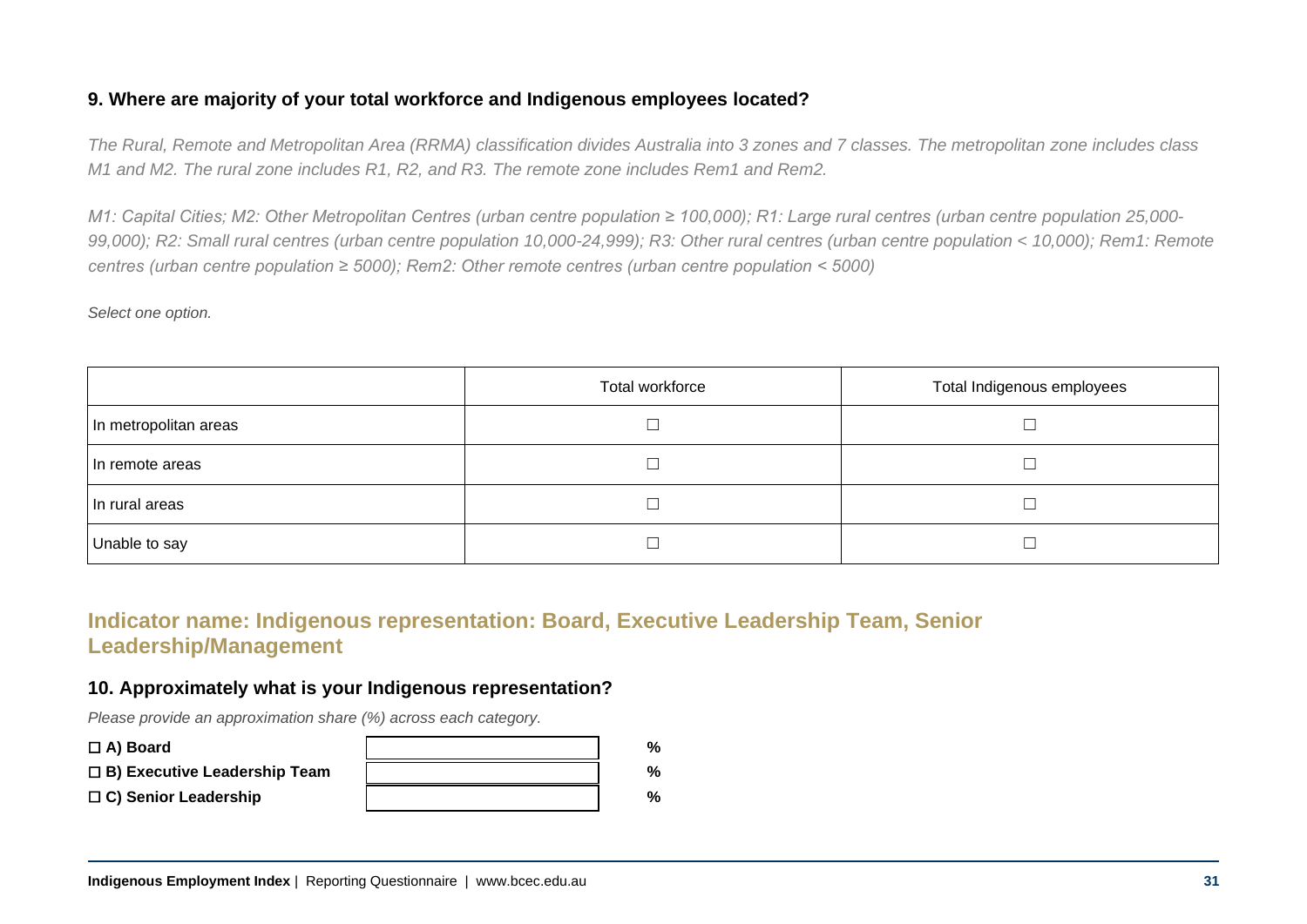# **Sub-domain: Retention and employee engagement**

# **Indicator name: Reason for employees leaving captured**

#### **11. Does your organisation have:**

*Select ALL the apply.*

- ☐ **A) An exit survey**
- ☐ **B) An exit interview**
- ☐ **C) None of the above**
- ☐ **D) No, currently exploring**

# **Indicator name: Organisation has internal systems to identify Indigenous employees and representation**

**12. At what points do employees have the opportunity to identify as Aboriginal, Torres Strait Islander, or both Aboriginal and Torres Strait Islander?** 

*Select ALL that apply.*

☐ **A) During the application process**

- ☐ **B) Onboarding**
- ☐ **C) Updating existing employee records**
- ☐ **D) Employee surveys**
- ☐ **E) Exit survey**
- ☐ **F) Exit interview**

☐ **G) Other (please state)**

☐ **H) No, never**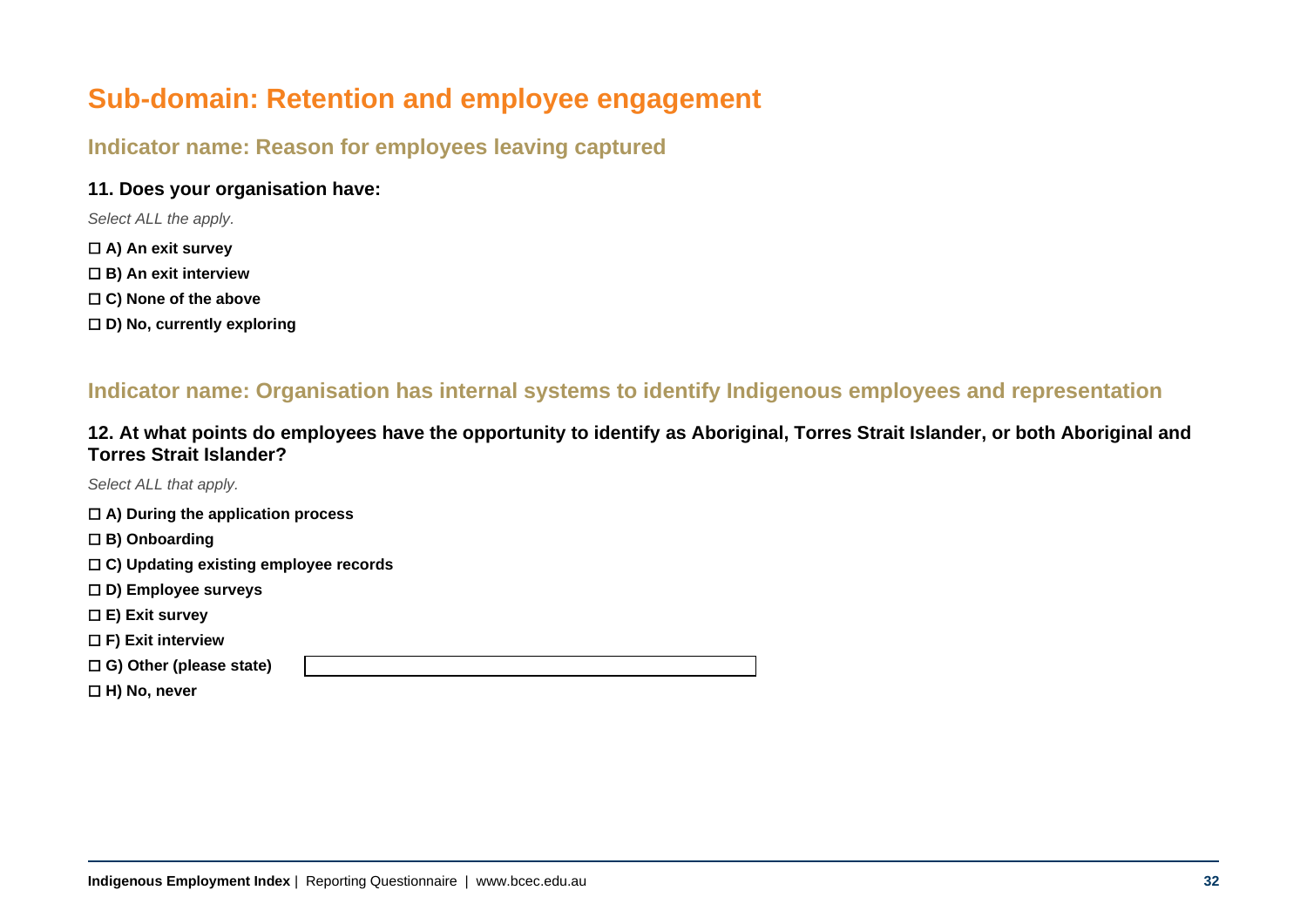# **Indicator name: Indigenous employee lens applied to people experience survey or employee engagement survey**

#### **12.1. If you select D in Question 12, do you analyse and report the responses of Indigenous employees compared to non-Indigenous employees?**

*Select one option.*

- ☐ **A) Yes, we analyse and report responses**
- ☐ **B) Yes, we analyse responses but do not report them**
- ☐ **C) Not applicable – number of Indigenous employees are too low to maintain anonymity**
- ☐ **D) No, currently exploring**

☐ **E) No**

#### **12.2. If you select D in Question 12, do you take action on learnings to continuously improve the experience for Indigenous employees?**

*Select one option.*

☐ **A) Yes** ☐ **B) No**

# **Indicator name: Dedicated employees or team for Indigenous engagement**

#### **13. How is your Indigenous employee engagement managed?**

- ☐ **A) Via a dedicated Indigenous employee or team**
- ☐ **B) Directly by the HR/People team**
- ☐ **C) Direct manager/leader**
- ☐ **D) Other**
- ☐ **E) None of the above**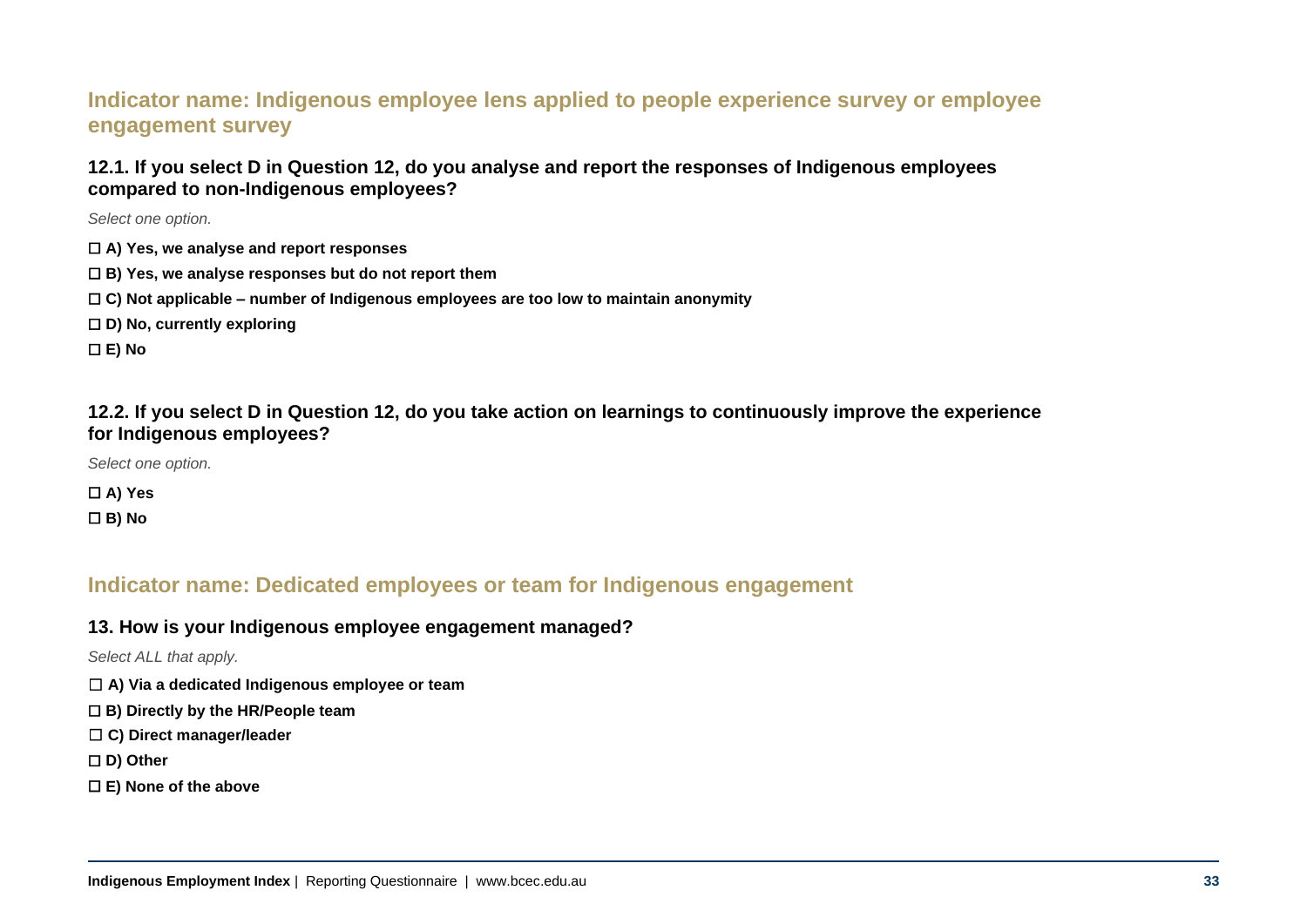### **Indicator name: Retention of Indigenous employees measured through HR system**

**14. In the past 12 months, what is the number of Indigenous new hires and the percentage of Indigenous new hires compared to the total number of employee new hires (not including contractors/labour hire)?**

| $\Box$ A) Percentage                                                 | $\mathbf{0}$ |
|----------------------------------------------------------------------|--------------|
| $\Box$ B) Unable to say, we collect the data, but it is not reliable |              |

☐ **C) Unable to say, we do not collect the data**

#### **15. In the past 12 months, how many Indigenous trainees/apprentices or interns have been brought on?**

☐ **A) School based trainees/apprentices** 

☐ **B) Full time trainees/apprentices** 

☐ **C) University interns** 

☐ **E) Unable to say, we do not collect the data**

#### **16. Approximately what percentage of your Indigenous trainees/apprentices or interns transition into ongoing employment with your company?**

|                                                 | Percentage (%) | Unable to say, we do not collect the data | Not applicable |
|-------------------------------------------------|----------------|-------------------------------------------|----------------|
| Percentage of school-based trainees/apprentices |                |                                           |                |
| Percentage of full-time trainees/apprentices    |                |                                           |                |
| Percentage of university interns                |                |                                           |                |

#### **17. How does Indigenous employee retention compare to your overall workforce?**

*Select one option.*

☐ **A) Higher**

☐ **B) Lower**

☐ **C) The same**

☐ **D) Don't know**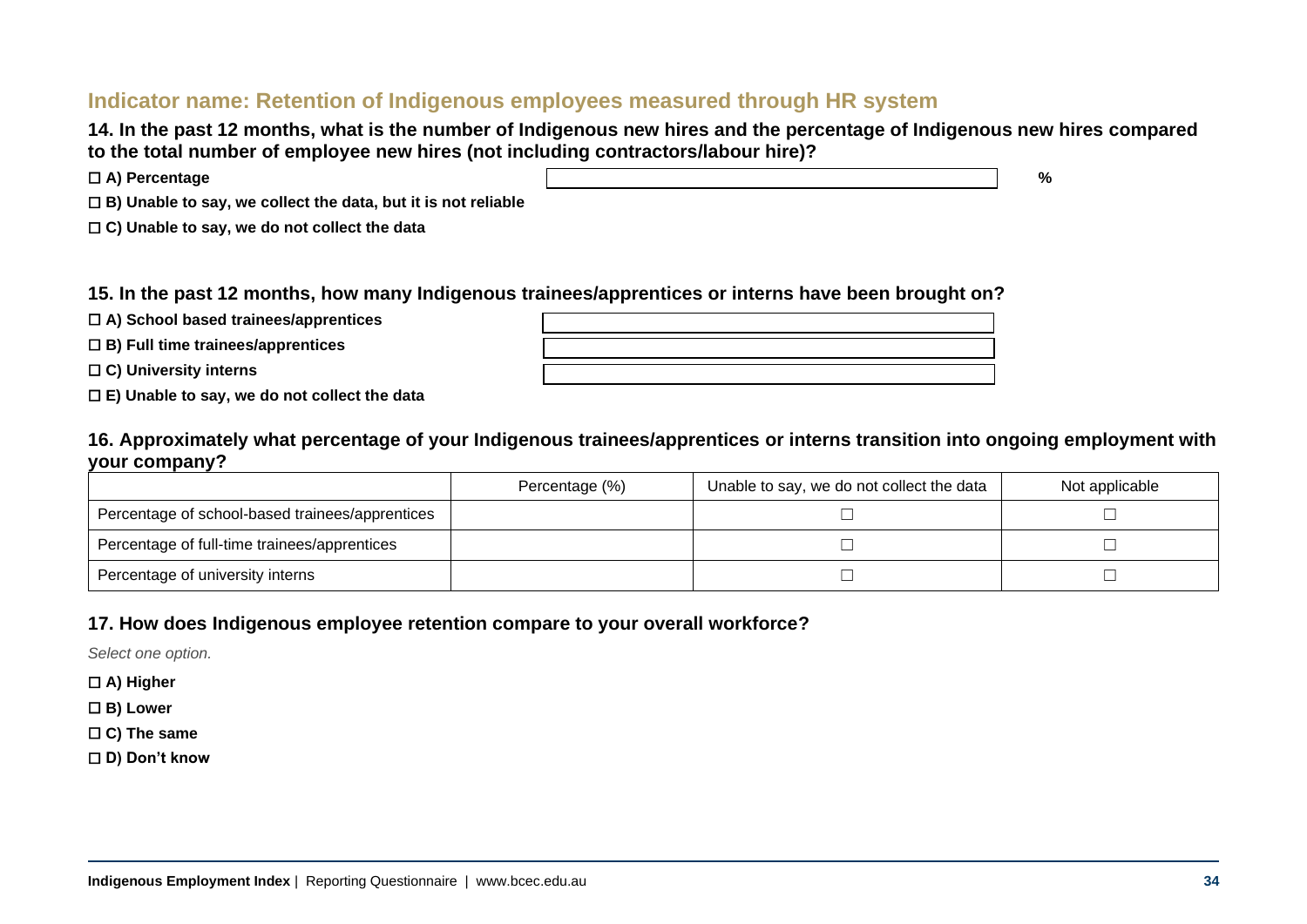#### **18. Has your Indigenous workforce increased or decreased as a proportion of your overall workforce over the last 12 months?**

*Select one option.*

- ☐ **A) Increased due to better retention**
- ☐ **B) Increased due to increased hiring**
- ☐ **C) Increased due to both (better retention and increased hiring)**
- ☐ **D) Decreased**
- ☐ **E) Stayed the same**
- ☐ **F) Don't know**

# **Indicator name: Indigenous retention through restructure**

#### **19. Is there a process in place to report on retention of Indigenous employees during an organisational restructure?**

*Select one option.*

☐ **A) Yes** ☐ **B) No, currently exploring** ☐ **C) No**

# **Indicator name: Indigenous lens applied to HR policies**

#### **20. Has your organisation made changes to HR Policies to ensure they are inclusive of Indigenous employee?**

- ☐ **A) Yes, leave policy e.g. sorry business, cultural leave, (please state)**
- ☐ **B) Yes, flexibility policy e.g. working "on Country" (please state)**
- ☐ **C) Yes, parental leave e.g. kinship, guardianship (please state)**
- ☐ **D) Yes, other (please state)**
- ☐ **E) Yes, based on individual requests**
- ☐ **F) No, currently exploring**
- ☐ **G) No**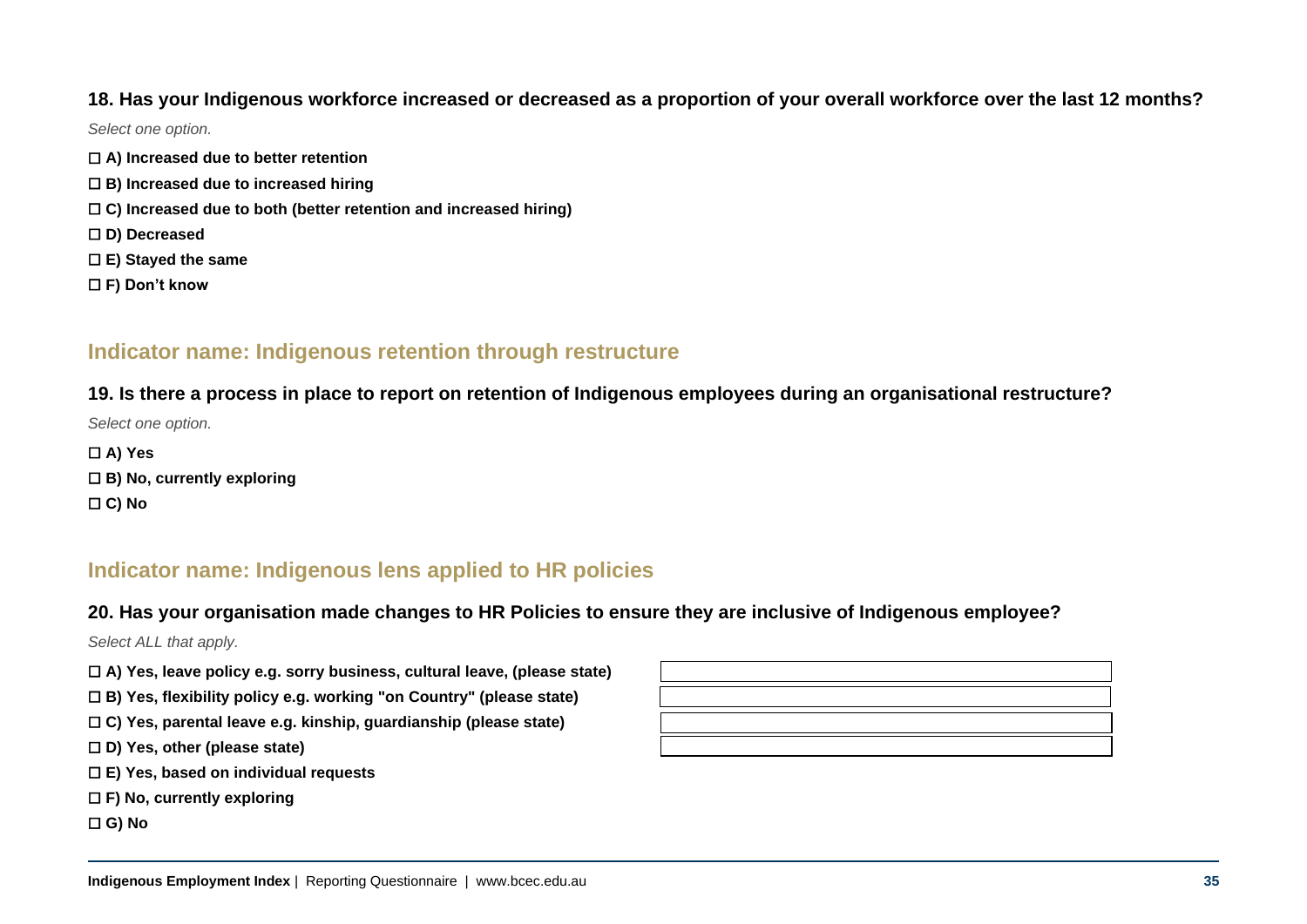# **Sub-domain: Career pathways and promotion**

# **Indicator name: Ongoing professional and career development opportunities for all Indigenous employees**

**21. For internal leadership development programs, do you have minimum Indigenous participation targets, or do you proactively target Indigenous participation in (non-Indigenous specific) leadership development (or other professional developments) offered at your organisation?**

*Select one option.*

☐ **A) Yes** ☐ **B) No**

# **Sub-domain: Career pathways and promotion**

# **Indicator name: Targeted Indigenous leadership development**

#### **22. Does your organisation encourage and promote focused development opportunities for Indigenous employees?**

- ☐ **A) Yes, executive leader sponsor**
- ☐ **B) Yes, formal mentoring**
- ☐ **C) Yes, informal mentoring**
- ☐ **D) Yes, indigenous only professional programs**
- ☐ **E) Yes, secondments**
- ☐ **F) Yes, additional external study funding**
- ☐ **G) Yes, study leave**
- ☐ **H) Yes, support for employees entering the workforce**
- ☐ **I) Yes, other**
- ☐ **J) No, currently exploring**
- ☐ **K) No**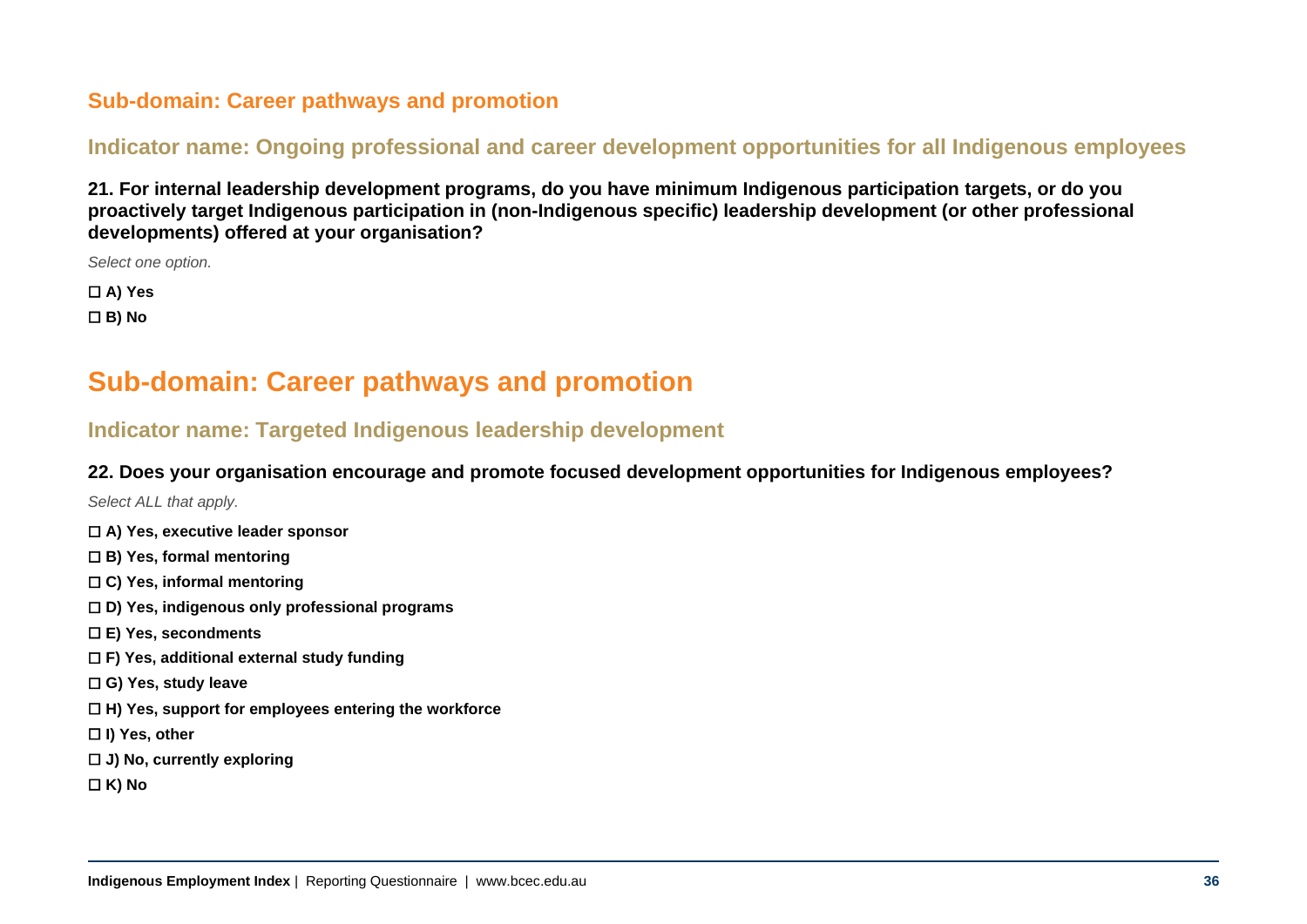#### **23. Are Indigenous perspectives, content or speakers incorporated into existing leadership development programs?**

*Select one option.*

- ☐ **A) Yes, always**
- ☐ **B) Yes, often**
- ☐ **C) Sometimes**
- ☐ **D) Rarely**
- ☐ **E) No, never**

# **Indicator name: Indigenous employment lens applied to talent review process and promotions**

#### **24. Do you proactively identify Indigenous representation in your talent review process?**

*Select one option.*

☐ **A) Yes**

☐ **B) No, currently exploring**

☐ **C) No**

### **25. Do you proactively identify Indigenous representation in your promotion process?**

*Select one option.*

☐ **A) Yes**

- ☐ **B) No, currently exploring**
- ☐ **C) No**

#### **26. For senior management roles, do you report on % Indigenous promotions compared to non-Indigenous promotions?**

*Select one option.*

☐ **A) Yes** ☐ **B) No, currently exploring** ☐ **C) No**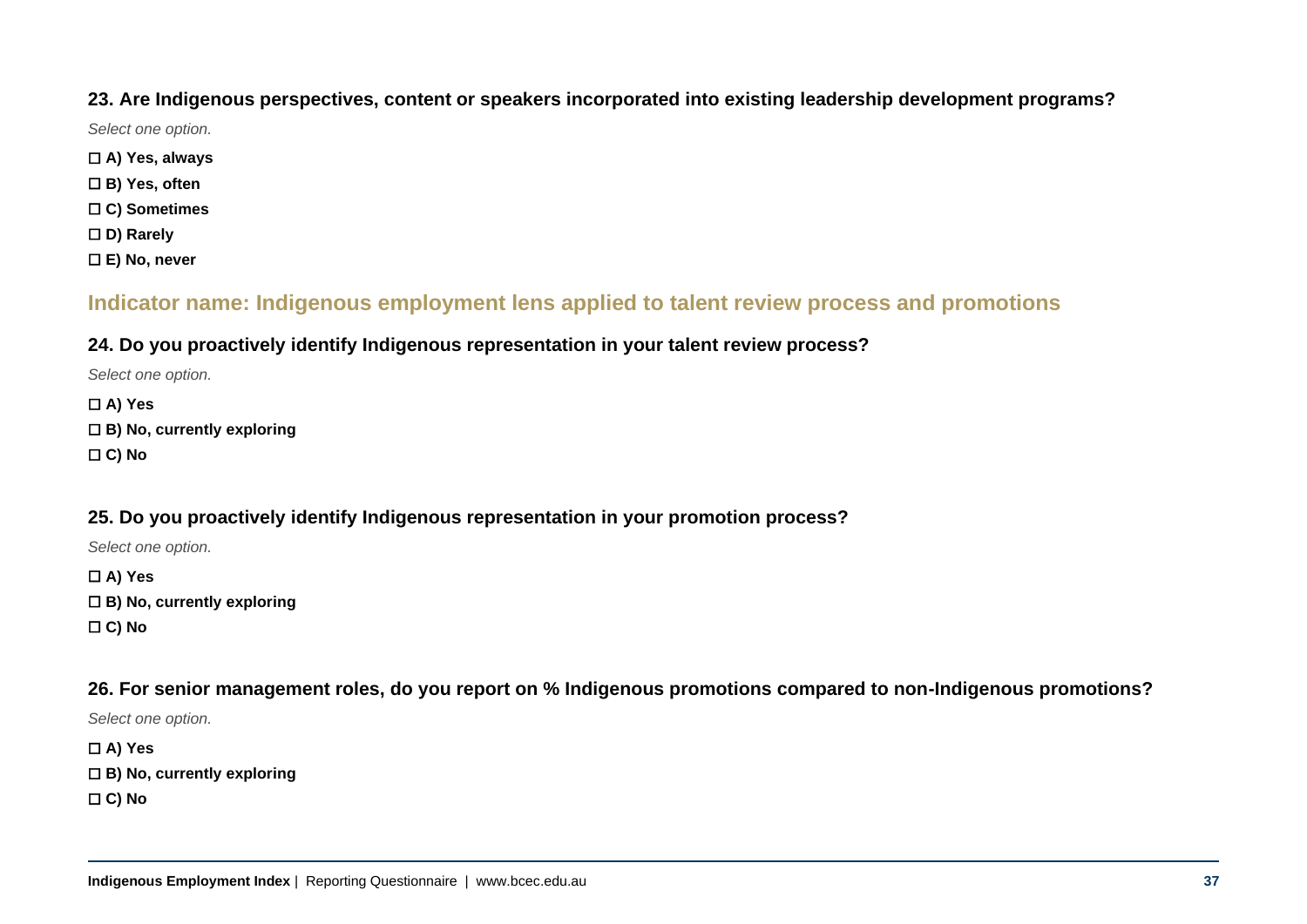# **Domain 5: Indigenous Community Engagement**

**What is the name of the respondent?** 

**What is the title of the respondent?** 

**What is the email address of the respondent?** 

# **Sub-domain: Strategy and Partnership**

**Indicator name: Indigenous community engagement strategy in place**

#### **1. Is there an Indigenous pillar in your community engagement strategy?**

*Select one option.*

- ☐ **A) Yes, formal strategy**
- ☐ **B) Yes, informal approach (e.g. respond to external requests)**
- ☐ **C) Yes, other (please state)**
- ☐ **D) No, currently exploring**
- ☐ **E) No**

# **Indicator name: Partnerships in place that impact and support Indigenous communities**

**2. Is your organisation involved in any Indigenous education related programs or partnerships to attract and retain Indigenous employees?**

- ☐ **A) Yes, funding for scholarships, secondary or tertiary**
- ☐ **B) Yes, partnership with schools/universities**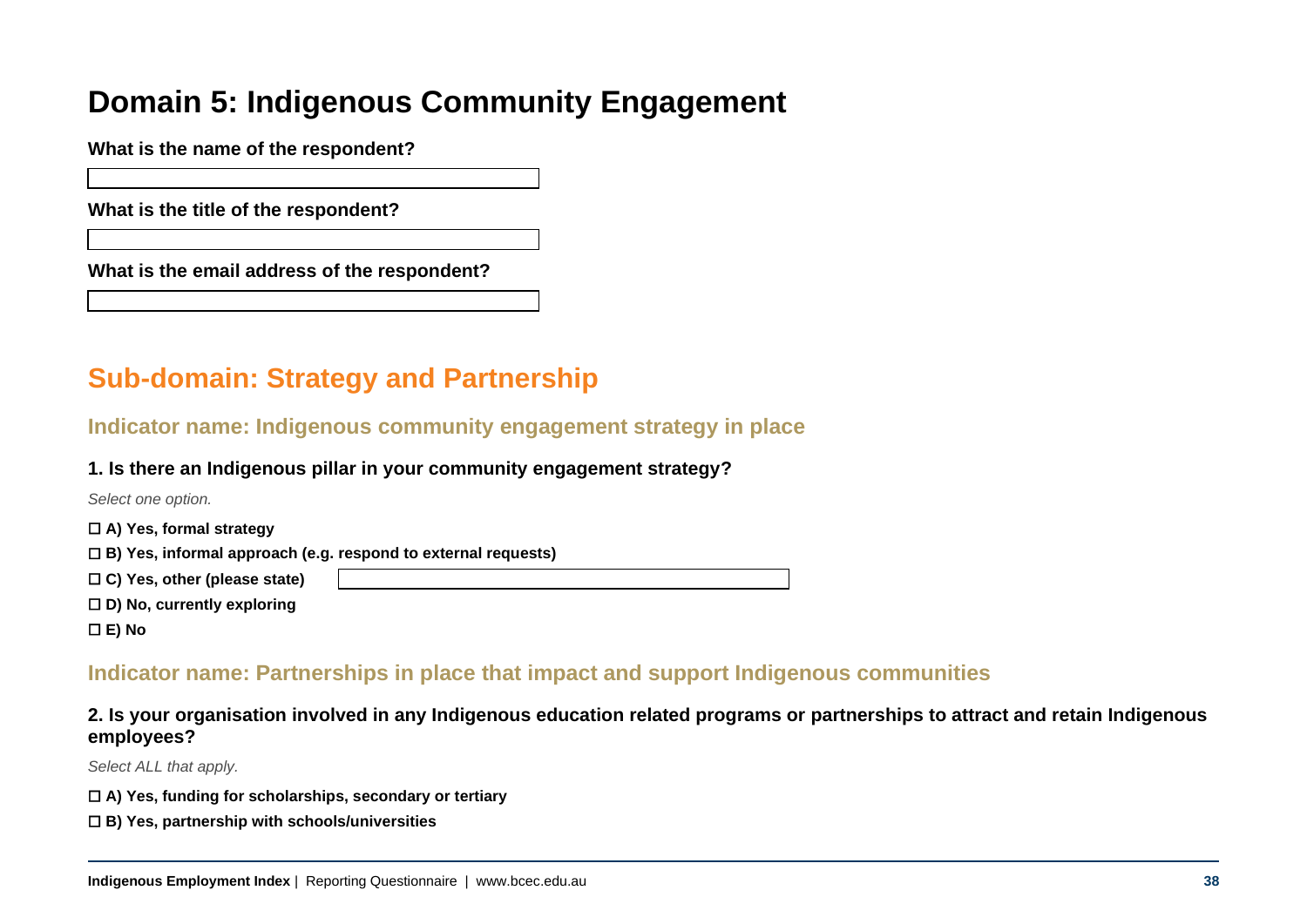| $\Box$ C) Yes, funding for an Indigenous education/mentoring NGO |
|------------------------------------------------------------------|
|------------------------------------------------------------------|

- ☐ **D) Yes, support/funding for further education for current Indigenous staff**
- ☐ **E) Yes, school-based traineeships**
- ☐ **F) Yes, internships for university students**
- ☐ **G) Yes, we work with/support providers/NGOs who partner with education institutions**
- ☐ **H) Yes, work experience/career exposure for Indigenous students**
- ☐ **I) Yes, other (please specify)**
- ☐ **J) No, currently exploring**
- ☐ **K) No**

#### **3. Does your organisations actively partner with any of the following stakeholders that actively work in this space:**

- ☐ **A) Australian Indigenous Mentoring Experience (AIME)**
- ☐ **B) Australian Indigenous Education Foundation (AIEF)**
- ☐ **C) Jawun**
- ☐ **D) Reconciliation Australia**
- ☐ **E) Clontarf Foundation**
- ☐ **F) Supply Nation**
- ☐ **G) Aboriginal Employment Strategy (AES)**
- ☐ **H) CareerTrackers**
- ☐ **I) First Australians Capital**
- ☐ **J) The Aurora Project**
- ☐ **K) Australian Indigenous Leadership Centre**
- ☐ **L) Australian Institute for Aboriginal and Torres Strait Islander Studies (AIATSIS)**
- ☐ **M) National Centre of Indigenous Excellence (NCIE)**
- ☐ **N) Business Council of Australia**
- ☐ **O) Yes, other (please specify)**
- ☐ **P) No**